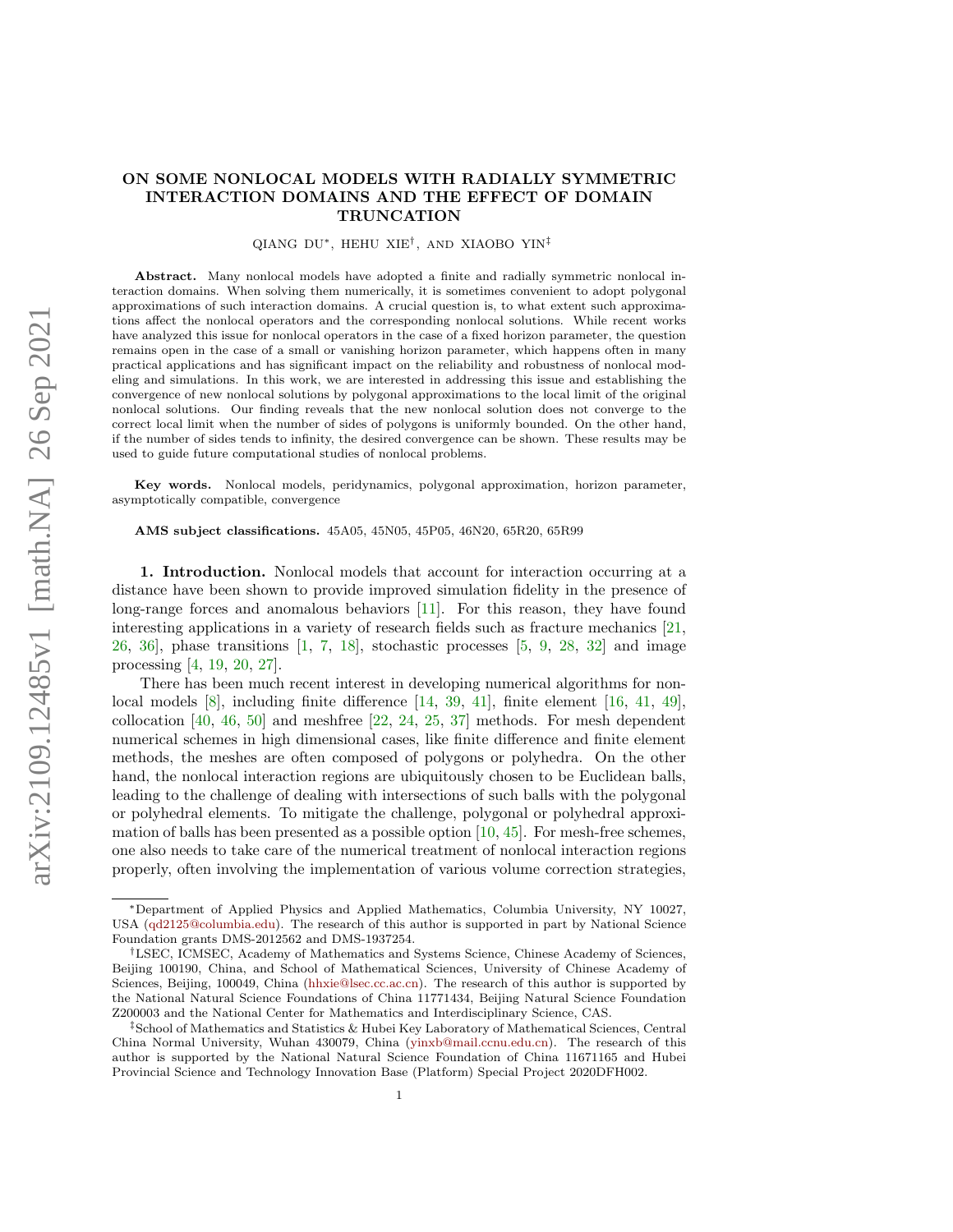see [\[33,](#page-21-11) [51\]](#page-21-12). A natural question is, to what extent such approximations affect the nonlocal operators and the corresponding nonlocal solutions. In particular, an important aspect of this question is how such approximations may affect the consistency with well-known local limits of the nonlocal models, should such limits make sense. This is the issue that we focus on in the current work since it may have a significant impact on the reliability and robustness of nonlocal modeling and simulations.

We can reformulate the issue in terms of the diagram shown in [Figure 1,](#page-1-0) which also summarizes the existing literature and the main contributions of this work. We use  $\mathcal{L}_{\delta}$ to represent a nonlocal operator with the horizon parameter  $\delta$  measuring the radius of the radially symmetric nonlocal interaction domain. Meanwhile,  $\mathcal{L}_{\delta,n_{\delta}}$  is used to represent a nonlocal operator obtained from  $\mathcal{L}_{\delta}$  by replacing the radially symmetric nonlocal interaction domain with a suitable polygonal approximation. The integer  $n_{\delta}$  denotes the maximum numbers of sides of the polygons (or faces for polyhedra), and we use  $n_{\delta} = \infty$  to represent the case that the polygonal/polyhedral domain with infinite number of sides recovers the radially symmetric domain.  $\mathcal{L}_0$  denotes the local limit of  $\mathcal{L}_{\delta}$  as  $\delta \to 0$ . The nonlocal problem is stated as  $-\mathcal{L}_{\delta}u_{\delta} = f_{\delta}$  with  $f_{\delta}$ denoting prescribed data and  $u_{\delta}$  denoting the nonlocal solution. Similarly, we have the corresponding nonlocal problem  $-\mathcal{L}_{\delta,n_{\delta}} u_{\delta,n_{\delta}} = f_{\delta}$  and local problem  $-\mathcal{L}_0u_0 = f$ with f be the limit of  $f_{\delta}$  as  $\delta \to 0$  in  $L^2$  sense, respectively. The dashed and dotted arrows are the main directions studied in this paper, while the solid ones stand for cases previously investigated in the literature. In particular, the dashed line, marked with  $\xi$  signs, indicates a path that the nonlocal solution  $u_{\delta,n_{\delta}}$  fails to converge to the correct local solution  $u_{\delta,n_{\delta}}$  for remains bounded as  $\delta \to 0$ . This result can be found correct local solution  $u_0$  if  $n_\delta$  remains bounded as  $\delta \to 0$ . This result can be found later in [subsection 3.2](#page-7-0) where we show that for a generic quadratic function  $q = q(\mathbf{x})$ ,  $\mathcal{L}_{\delta,n_{\delta}}q$  will not converge to  $\mathcal{L}_0q$  if  $n_{\delta}$  has a uniform upper bound as  $\delta \to 0$ . On the other hand, the dotted line corresponds to a path that  $u_{\delta,n_{\delta}}$  converges to  $u_0$  if  $n_{\delta}$ tends to infinity as  $\delta \to 0$ . This can be found in [subsection 3.3](#page-9-0) where we derive three sufficient conditions to ensure the convergence of  $u_{\delta,n_{\delta}}$  to  $u_0$ .

<span id="page-1-0"></span>

Fig. 1. A convergence diagram representing nonlocal problems with different nonlocal interaction domains and their local limits

The convergence diagram in [Figure 1](#page-1-0) is reminiscent to [\[42,](#page-21-13) Figure 1] (see also [\[43,](#page-21-14) Figure 2.1]) where the concept of Asymptotically Compatible (AC) schemes is formally proposed to study the convergence of numerical approximations to nonlocal problems and their local limits. One may find a number of recent studies on various AC schemes for nonlocal models, see for example [\[14,](#page-20-12) [23,](#page-20-18) [24,](#page-20-15) [48,](#page-21-15) [44,](#page-21-16) [50\]](#page-21-8) and additional references cited therein. While the diagram in [Figure 1](#page-1-0) can be regarded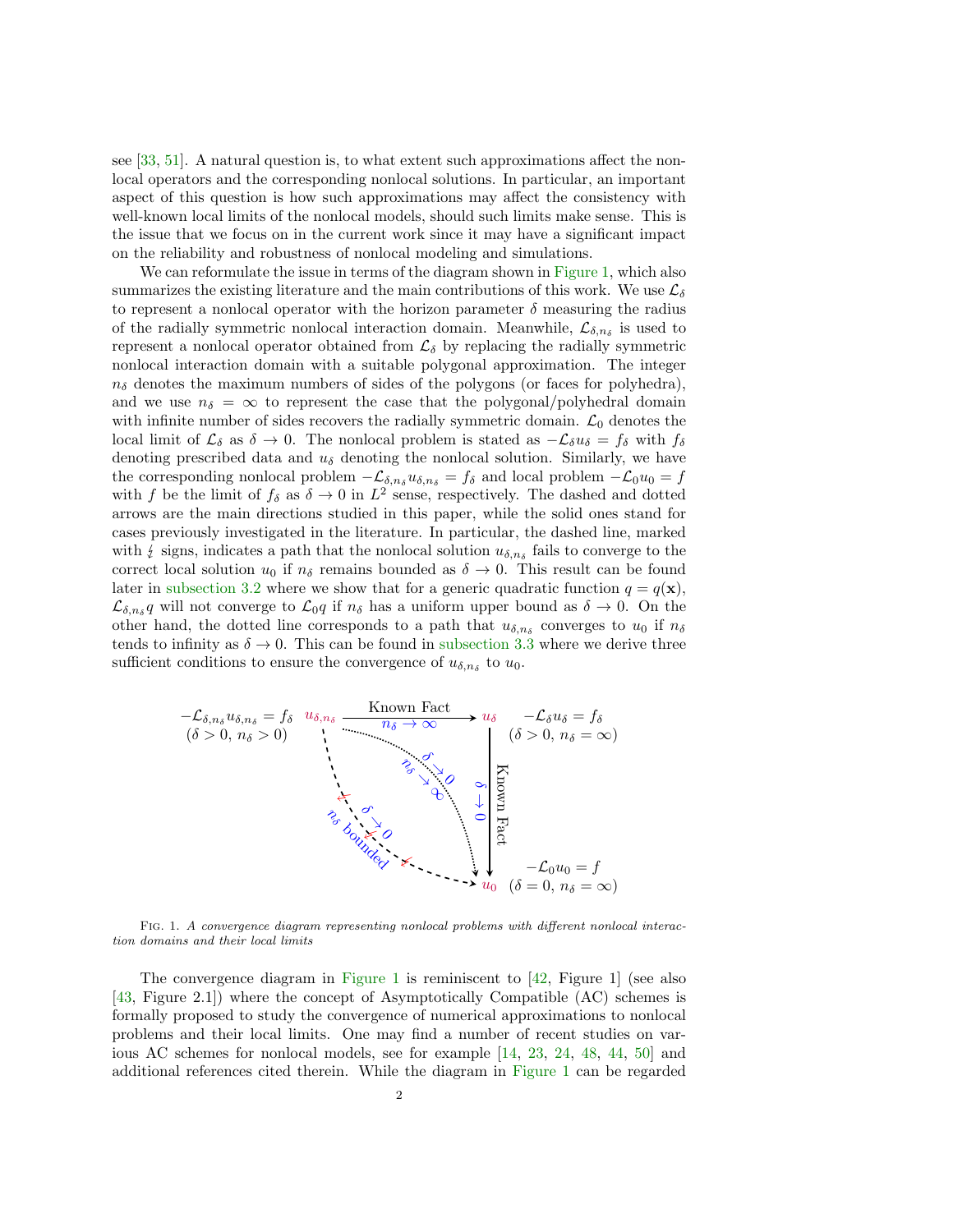as a discussion on some kind of AC property, its implications are different. In fact, although motivated by numerical discretizations, the diagram in [Figure 1](#page-1-0) does not have to involve any numerical schemes. Instead, one may interpret the diagram completely on the continuum level and the main focus is on the effect of the polygonal or polyhedral approximations to the nonlocal operators. Nevertheless, the findings given by the diagram shed light on the potential risks involved in simulations of nonlocal problems with different interaction domains. They provide theoretical guidance to the design and analysis of numerical algorithms when truncations of nonlocal interaction domains are adopted.

More precise statements and rigorous derivations of the findings shown in [Figure 1](#page-1-0) are given later in [section 3.](#page-7-1) In preparation, we present detailed descriptions on the nonlocal operators  $\mathcal{L}_{\delta}$  and  $\mathcal{L}_{\delta,n_{\delta}}$  and the local limit  $\mathcal{L}_0$ , as well as some review of related literature in [section 2.](#page-2-0) In particular, the convergence of  $u_{\delta}$  to  $u_0$  is reviewed. For illustration, we choose to work with the two dimensional case, while extension to higher dimensional cases is discussed in [subsection 3.5.](#page-16-0) We also provide some examples of popular nonlocal operators in [subsection 3.4](#page-15-0) to illustrate that our theory is widely applicable. Results of numerical experiments are reported in [section 4](#page-16-1) to validate the theoretical studies. Finally, we give some conclusions in [section 5.](#page-18-0)

<span id="page-2-0"></span>**2. Background and notation.** Let  $\Omega \subset \mathbb{R}^d$  denote a bounded, open and convex domain. For  $u(\mathbf{x}) : \Omega \to \mathbb{R}$ , the nonlocal operator  $\mathcal{L}_{\delta}$  acting on  $u_{\delta}(\mathbf{x})$  is defined as

<span id="page-2-1"></span>(2.1) 
$$
\mathcal{L}_{\delta}u(\mathbf{x}) = 2 \int_{\mathbb{R}^d} \big( u(\mathbf{y}) - u(\mathbf{x}) \big) \gamma_{\delta}(\mathbf{x}, \mathbf{y}) d\mathbf{y} \quad \forall \mathbf{x} \in \Omega,
$$

where the nonnegative symmetric mapping  $\gamma_{\delta}(\mathbf{x}, \mathbf{y}) : \mathbb{R}^d \times \mathbb{R}^d \to \mathbb{R}$  is called a kernel function. In general, the integral in  $(2.1)$  is understood in the principal value sense. In this paper, we consider the following nonlocal homogeneous Dirichlet volumeconstrained diffusion problem

<span id="page-2-4"></span>(2.2) 
$$
\begin{cases}\n-\mathcal{L}_{\delta}u_{\delta}(\mathbf{x}) = f_{\delta}(\mathbf{x}) & \text{on } \Omega, \\
u_{\delta}(\mathbf{x}) = 0 & \text{on } \Omega_{\delta}^c,\n\end{cases}
$$

where  $\Omega_{\delta}^{c}$  denotes the interaction domain corresponding to  $\Omega$ ,  $f_{\delta}(\mathbf{x}) \in L^{2}(\Omega)$  is a given function depending on  $\delta$ . Here we use homogeneous Dirichlet boundary condition to avoid the impact from boundary condition. Readers who are interested in the convergence behavior for nonlocal solutions to their local limits under different kinds of nonlocal boundary conditions are referred to  $[6, 17, 38, 47, 48]$  $[6, 17, 38, 47, 48]$  $[6, 17, 38, 47, 48]$  $[6, 17, 38, 47, 48]$  $[6, 17, 38, 47, 48]$  $[6, 17, 38, 47, 48]$  $[6, 17, 38, 47, 48]$  $[6, 17, 38, 47, 48]$  $[6, 17, 38, 47, 48]$ . For convenience we denote by  $\widehat{\Omega}_{\delta} = \Omega \cup \Omega_{\delta}^{c}$ .

2.1. Radially symmetric nonlocal interaction kernels with finite interaction radius. In this work, we are interested in problems where the interactions occur over finite distances. The kernels are thus assumed to have bounded support, i.e.,  $\gamma_{\delta}(\mathbf{x}, \mathbf{y}) \neq 0$  only if y is within a bounded neighborhood of x. For this neighborhood, we discuss the choice of Euclidean balls  $B_\delta(\mathbf{x})$  centered at x with radius  $\delta$ , i.e.,

<span id="page-2-2"></span>(2.3) 
$$
\forall \mathbf{x} \in \Omega : \gamma_{\delta}(\mathbf{x}, \mathbf{y}) = 0, \forall \mathbf{y} \in \mathbb{R}^d \backslash B_{\delta}(\mathbf{x}),
$$

while  $\delta$  is known as the horizon parameter or interaction radius. Under this condition, the interaction domain is defined as  $\Omega_{\delta}^c = \{ \mathbf{y} \in \mathbb{R}^d \setminus \Omega : \text{dist}(\mathbf{y}, \partial \Omega) < \delta \}.$  Besides [\(2.3\),](#page-2-2) the kernel function  $\gamma_{\delta}(\mathbf{x}, \mathbf{y})$  is assumed to satisfy the following conditions:

<span id="page-2-3"></span>(2.4) 
$$
\gamma_{\delta}(\mathbf{x}, \mathbf{y}) = \tilde{\gamma}_{\delta}(|\mathbf{y} - \mathbf{x}|) > 0 \text{ for } |\mathbf{y} - \mathbf{x}| < \delta, \text{ and } \int_{B_{\delta}(\mathbf{0})} |\mathbf{z}|^{2} \tilde{\gamma}_{\delta}(|\mathbf{z}|) d\mathbf{z} = d.
$$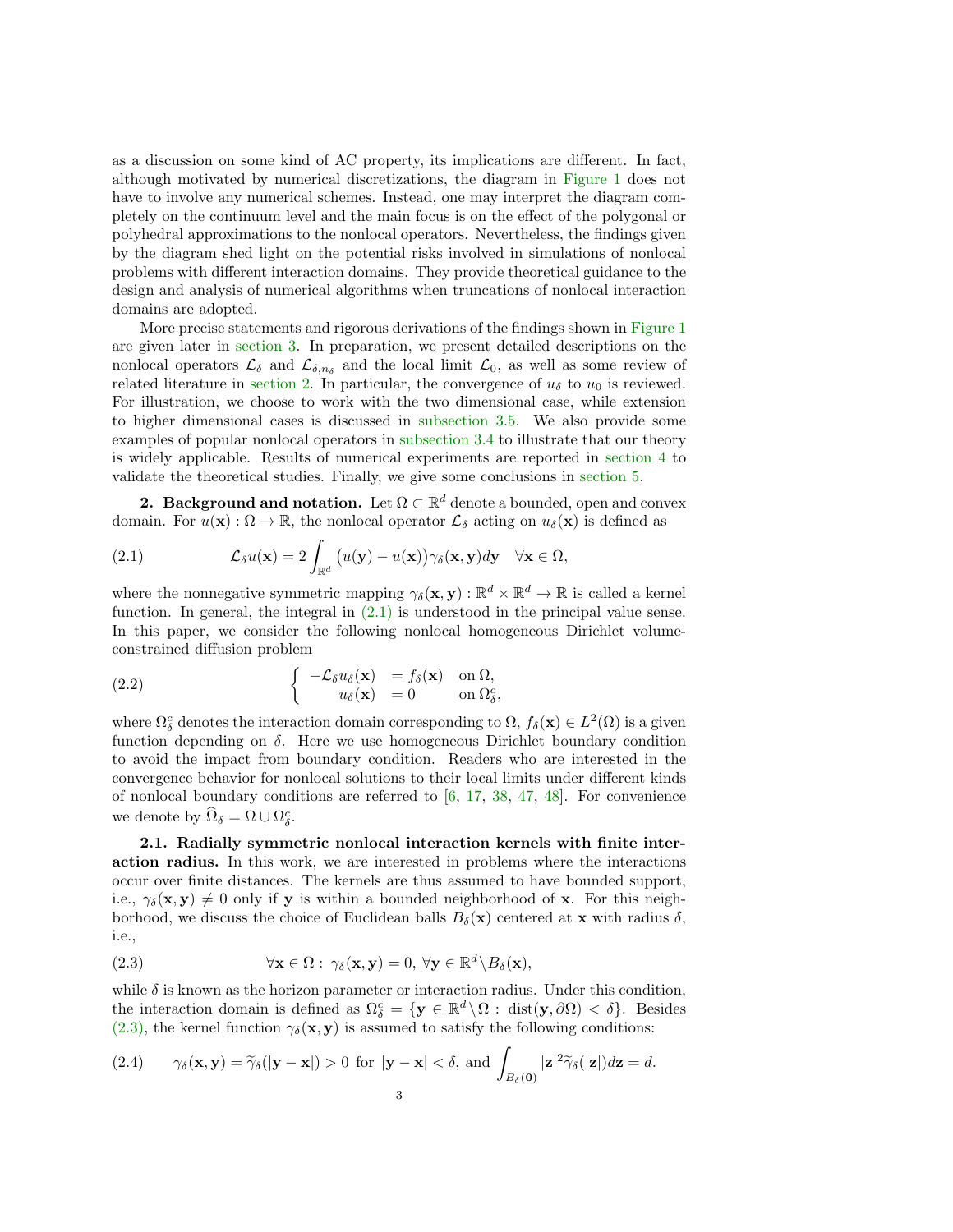Note that the first condition means that the kernel is strictly positive for y inside  $B_\delta(\mathbf{x})$ . The second condition of  $(2.4)$  is set to ensure that if the operator  $\mathcal{L}_\delta$  converges to a limit as  $\delta \to 0$ , then the limit is given by  $\mathcal{L}_0 = \Delta$ , the classical diffusion operator, see related materials and discussions in [\[42,](#page-21-13) [43\]](#page-21-14). Assuming further that  $f_{\delta} \to f_0$  in  $L^2(\Omega)$  as  $\delta \to 0$ , the corresponding local problem is defined as follows:

<span id="page-3-2"></span>(2.5) 
$$
\begin{cases}\n-\mathcal{L}_0 u_0(\mathbf{x}) = f_0(\mathbf{x}) \text{ on } \Omega, \\
u_0(\mathbf{x}) = 0 \text{ on } \partial \Omega.\n\end{cases}
$$

This means that as  $\delta \to 0$ , the nonlocal effect diminishes and nonlocal equations converge to a classical local differential equation. Such limiting behavior reflects connections and consistencies between nonlocal and local models and has great practical significance especially for multiscale modeling and simulations.

To make the analysis later more concise, we further assume that  $\gamma_{\delta}(\mathbf{x}, \mathbf{y})$  is a rescaled translation-invariant kernel function, that is,

(2.6) 
$$
\gamma_{\delta}(\mathbf{x}, \mathbf{y}) = \frac{1}{\delta^{d+2}} \gamma \left( \frac{|\mathbf{y} - \mathbf{x}|}{\delta} \right)
$$

for some kernel function  $\gamma(|\cdot|)$  that is assumed to be radial, nonnegative, compactly supported in  $B_1(0)$ , and has a bounded second-order moment, that is,

<span id="page-3-3"></span><span id="page-3-1"></span>
$$
|\xi|^2 \gamma(|\xi|) \in L^1_{\text{loc}}(\mathbb{R}^d) \text{ and } \int_{B_1(\mathbf{0})} |\xi|^2 \gamma(|\xi|) d\xi = d.
$$

By [\(2.3\)](#page-2-2) and [\(2.4\),](#page-2-3) we see that the support set of  $\gamma$  is  $B_1(\mathbf{0})$ , thus, for any subdomain  $D_s \subset B_1(0)$  of nonzero measure, that is,  $|D_s| > 0$ , we have

(2.7) 
$$
\int_{D_s} |\xi|^2 \gamma(|\xi|) d\xi > 0.
$$

<span id="page-3-4"></span>2.2. Motivation for nonlocal models with different interaction domains. When solving nonlocal problems like [\(2.2\)](#page-2-4) on computers using mesh based numerical methods such as finite element approximations, a popular strategy is to use various polygonal approximations of Euclidean balls [\[10,](#page-20-17) [45\]](#page-21-10). This helps to eliminate the complications to handle nonlocal interactions at the ball-element intersections. A natural question is, to what extent the precision is affected when contributions from some of these spherical caps (abbreviated as caps) are thrown away or approximated by some triangles. One can find in [\[10,](#page-20-17) [45\]](#page-21-10) discussions on how the resulted approximations, in combination with quadrature rules, affect the discretization error, including the estimate on the convergence rate with respect to the mesh size  $h$  between the original continuous linear finite element solution (denoted by  $u_{\delta}^h$ ) associated with the exact Euclidean ball and that (denoted by  $u_{\delta,n_{\delta}}^{h,\sharp}$ ) associated with 'approximate balls'  $B_{\delta,n_{\delta}}^{\sharp}$  (polygons/polyhedra with  $n_{\delta}$  being the number of sides/faces). Using suitably modified notation and descriptions, we review these known convergence result as follows.

PROPOSITION 2.1. [\[10,](#page-20-17) Corollary 4.2] Assume that the kernel function is square integrable (or integrable and translationally invariant) and bounded for all  $B_\delta(\mathbf{x}) \ominus$  $B_{\delta,n_{\delta}}^{\sharp}(\mathbf{x})$  (which denotes the symmetric difference between  $B_{\delta}(\mathbf{x})$  and  $B_{\delta,n_{\delta}}^{\sharp}(\mathbf{x})$ ). Then,

<span id="page-3-0"></span>(2.8) 
$$
\left\|u_{\delta}^{h}-u_{\delta,n_{\delta}}^{h,\sharp}\right\|_{L^{2}} \leq CK \sup_{\mathbf{x}\in\Omega} \left|B_{\delta}(\mathbf{x})\ominus B^{\sharp}_{\delta,n_{\delta}}(\mathbf{x})\right|,
$$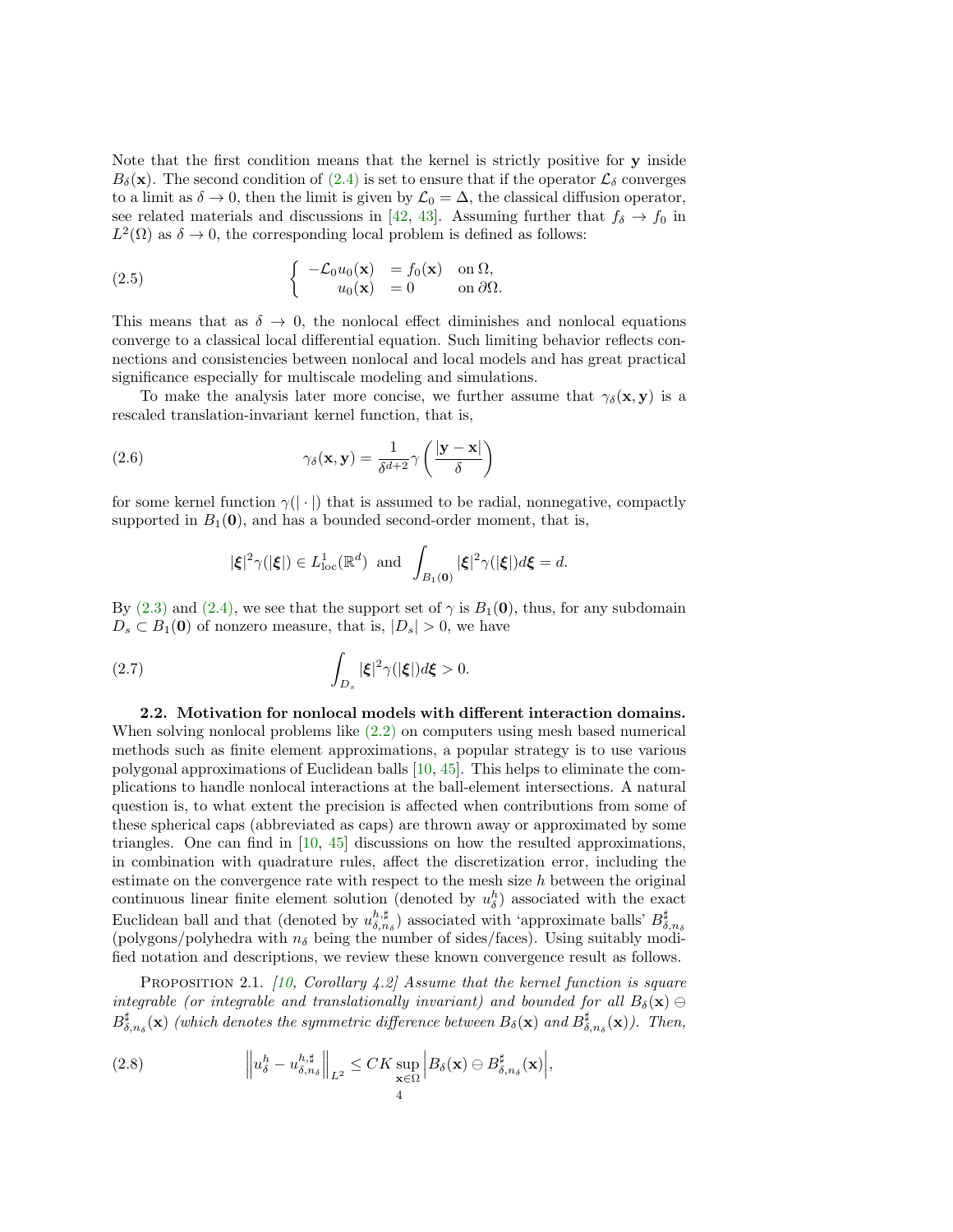where  $\sharp$  represents one of the following possible choices

<span id="page-4-2"></span>(2.9) regular, nocaps, approxcaps, 3vertices, 123vertices, 23vertices, barycenter }.

Here  $B_{\delta,n_{\delta}}^{\text{regular}}(\mathbf{x})$  is an  $n_{\delta}$ -sided inscribed regular polygon of  $B_{\delta}(\mathbf{x})$ , while  $B_{\delta,n_{\delta}}^{\text{nccaps}}(\mathbf{x})$ stands for the polygon generated by throwing away all caps formed whenever the circular boundary of the ball  $B_\delta(\mathbf{x})$  intersects the sides of a triangle. The caps are approximated by sub-triangles which, together with  $B_{\delta,n_{\delta}}^{\text{nocaps}}(\mathbf{x})$ , results to  $B_{\delta,n_{\delta}}^{\text{approxcaps}}(\mathbf{x})$ .  $B_{\delta,n_{\delta}}^{\sharp}(\mathbf{x})$  with  $\sharp \in \{3$ vertices, 123vertices, 23vertices, barycenter} stands for the cases that 'three vertices', 'at least one vertex', 'at least two vertices', 'triangle barycenters' are inside the ball, respectively. These seven types of polygonal approximations are depicted in [Figure 2.](#page-4-0) For a more detailed description, please refer to [\[10\]](#page-20-17).

Then based on the geometric estimate

<span id="page-4-1"></span>
$$
\left|B_{\delta}(\mathbf{x})\ominus B_{\delta,n_{\delta}}^{\sharp}(\mathbf{x})\right|=\mathcal{O}(h^{\alpha}), \text{ with } \alpha\in[1,2],
$$

it was shown that

(2.10) 
$$
\left\| u_{\delta}^{h} - u_{\delta, n_{\delta}}^{h, \sharp} \right\|_{L^{2}} \sim \mathcal{O}(h^{\alpha}),
$$

when the continuous linear finite element approximations are used, for which the rate of convergence is  $\mathcal{O}(h^2)$  at best. For example, with  $\sharp =$  nocaps, we have  $\alpha = 2$ . While the existing convergence results are encouraging, we note that the result  $(2.8)$ 

<span id="page-4-0"></span>

Fig. 2. Polygonal approximate balls

is derived by ignoring the dependence on the parameter  $\delta$ . After a careful examination of the assumption on the kernel function for achieving [\(2.8\)](#page-3-0) and the detailed proof in [\[10\]](#page-20-17), we find that  $(2.8)$  holds only for a fixed  $\delta$ . In fact, to reflect the dependence on δ, K needs to be modified as  $K(\gamma_\delta)$ , which is defined by

(2.11) 
$$
K(\gamma_{\delta}) = \sup_{\mathbf{x} \in \Omega} \left( \int_{\left(B_{\delta}(\mathbf{x}) \ominus B^{\sharp}_{\delta,n_{\delta}}(\mathbf{x})\right) \cap \widehat{\Omega}_{\delta}} \gamma_{\delta}(\mathbf{x}, \mathbf{y}) d\mathbf{y} \right).
$$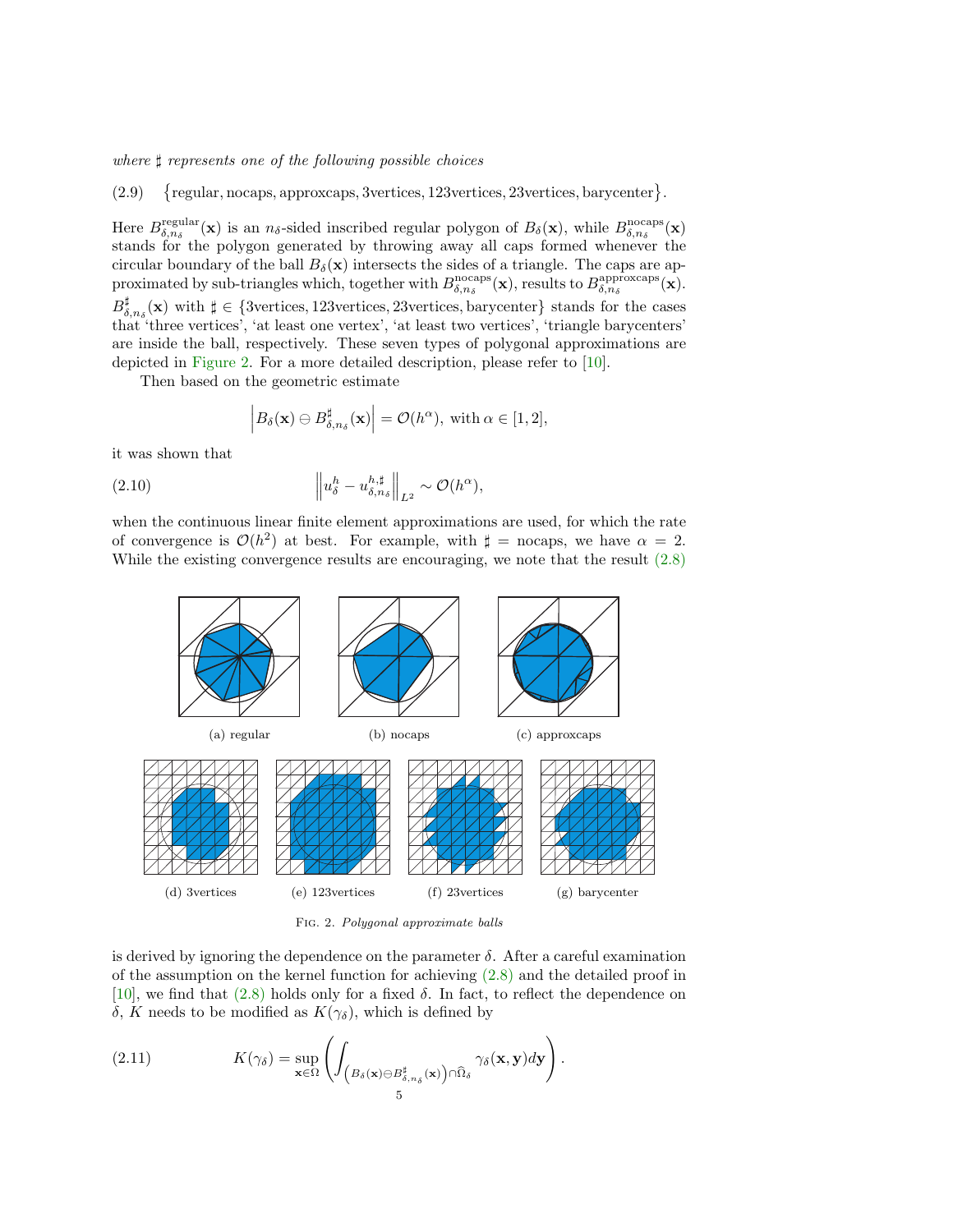For the constant kernel function considered in [\[10,](#page-20-17) Section 8], that is

<span id="page-5-1"></span>(2.12) 
$$
\gamma(t) = \frac{4}{\pi}
$$
, for  $0 < t \le 1$ ,

we have  $K(\gamma_{\delta}) \sim \mathcal{O}(\delta^{-4})$ . Thus [\(2.10\)](#page-4-1) becomes

<span id="page-5-0"></span>(2.13) 
$$
\left\| u_{\delta}^{h} - u_{\delta, n_{\delta}}^{h, \sharp} \right\|_{L^{2}} \sim \mathcal{O}(\delta^{-4} h^{\alpha}), \text{ with } \alpha \in [1, 2],
$$

which means that one may not always expect the convergence for any pair of  $(\delta, h)$ as  $\delta \to 0$  and  $h \to 0$ . As suggested in [\[37\]](#page-21-9), the ratio  $\delta/h = 3$  is usually adopted in practice for macroscale modeling by peridynamics model which is a popular class of nonlocal models. With this choice of the the horizon parameter and mesh parameter, the convergence likely might not hold according to [\(2.13\).](#page-5-0) This motivates the current study. However, to avoid the complications, we choose to first examine the effect of truncation of interaction domains on the nonlocal operators on the continuum level in this work, while leaving the study that also accounts for the numerical discretization to subsequent investigations. Indeed, our approach can also be adopted in the discrete setting so that similar results can also be established for mesh based numerical approximations. For example, if continuous linear finite element method is used, the question raised earlier could be answered afresh: for all types of polygonal approximations of Euclidean balls listed in  $(2.9)$ , if the ratio  $\delta/h$  is uniformly bounded,  $||u_{\delta}^{h} - u_{\delta,n_{\delta}}^{h,\sharp}||_{L^{2}}$  does not converge to zero as  $\delta \to 0$ . The corresponding numerical analysis is presented thoroughly in the companion article [\[15\]](#page-20-21) where it is shown that the estimate [\(2.8\)](#page-3-0) with K replaced by  $K(\gamma_{\delta})$  is too conservative. In fact, in comparison with the result  $(2.13)$ , one may establish a *conditional* convergence rate of the form

<span id="page-5-2"></span>(2.14) 
$$
\left\| u_{\delta}^{h} - u_{\delta, n_{\delta}}^{h, \sharp} \right\|_{L^{2}} \leq C \left( h^{2} \delta^{-2} + h^{2} \delta^{-1} \right).
$$

Here, conditional convergence means that the error only diminish subject to the condition  $h/\delta \to 0$  as both  $\delta \to 0$  and  $h \to 0$ . Our study here provides hints to the necessity of this condition. For more detailed derivations on such convergence results, we refer to [\[15\]](#page-20-21), which is a further study built upon the results of this paper.

2.3. Nonlocal operators with truncated polygonal/polyhedral interaction domains. In this paper, we aim to study the convergence property for a series of continuum nonlocal operators  $\mathcal{L}_{\delta,n_{\delta}}$  as  $\delta \to 0$ , which depends on a family of polygons or polyhedra that approaches to the spherical interaction balls.

As in [\[12\]](#page-20-22) the nonlocal energy norm and nonlocal volume constrained energy space are defined by

$$
||u||_{\delta} := \left(\int_{\widehat{\Omega}_{\delta}} \int_{\widehat{\Omega}_{\delta}} \left(u(\mathbf{y}) - u(\mathbf{x})\right)^2 \gamma_{\delta}(\mathbf{x}, \mathbf{y}) d\mathbf{y} d\mathbf{x}\right)^{1/2},
$$

and

$$
V(\widehat{\Omega}_{\delta}) := \left\{ u \in L^2(\widehat{\Omega}_{\delta}) : ||u||_{\delta} < \infty, u(\mathbf{x}) = 0 \text{ on } \Omega_{\delta}^c \right\},\
$$

respectively.

For the sake of simple illustration, we present the following discussion in two dimensional case and proceed in such a setting for the remainder of the convergence study, while extension to higher dimensional cases is discussed in [subsection 3.5.](#page-16-0)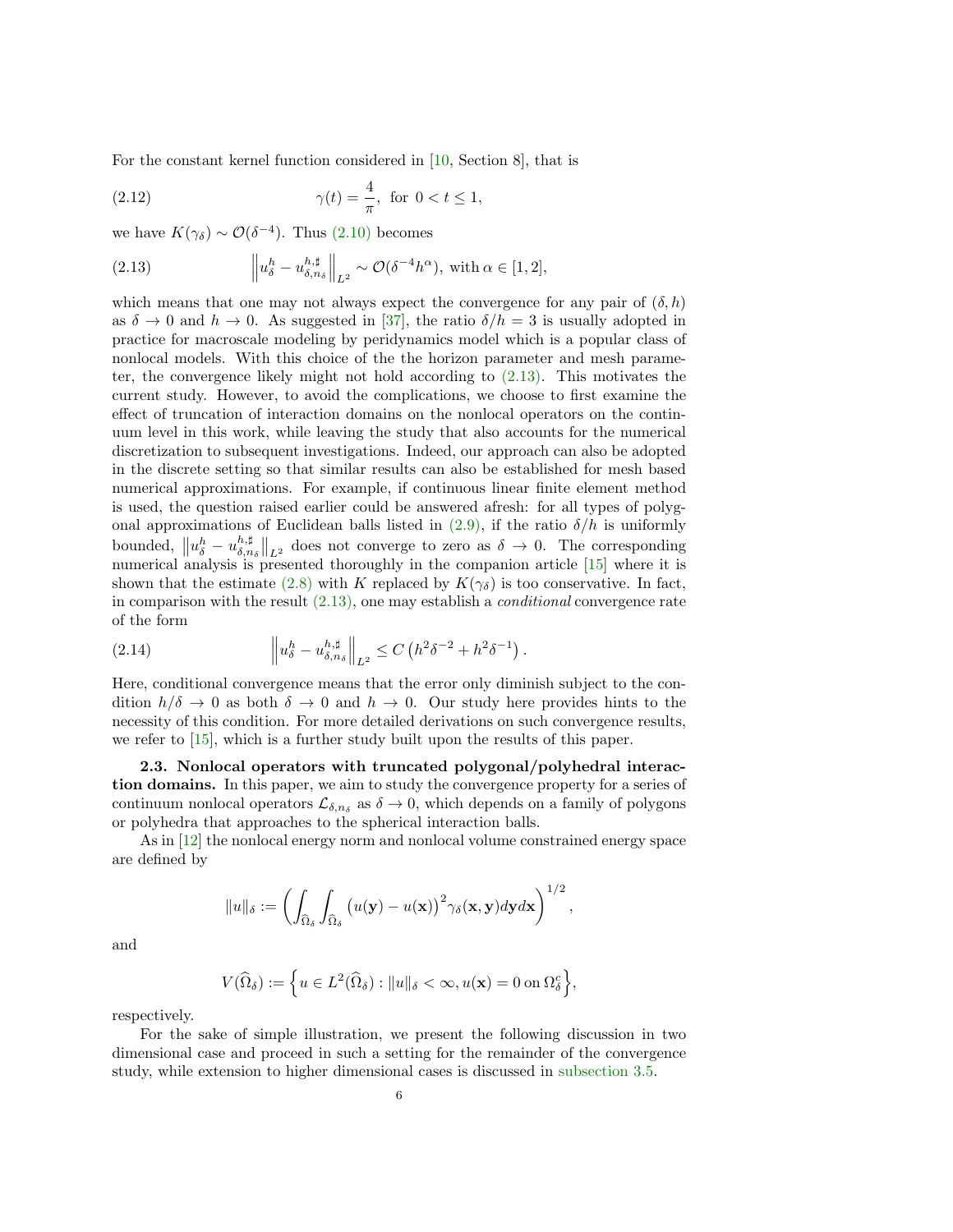<span id="page-6-0"></span>

<span id="page-6-3"></span>FIG. 3. Polygons in the circle  $B_\delta(\mathbf{x})$ 

For any  $\mathbf{x} \in \Omega$ , a polygon inside the circle  $B_{\delta}(\mathbf{x})$  is denoted by  $B_{\delta,n_{\delta,\mathbf{x}}}(\mathbf{x})$ , or simply  $B_{\delta,n_{\delta,\mathbf{x}}}$ , where  $n_{\delta,\mathbf{x}}$  denotes the number of sides. Furthermore, to make use of  $(2.6)$ , the rescaled polygon of  $B_{\delta,n_{\delta,\mathbf{x}}}$  is define as

(2.15) 
$$
B_{1,n_{\delta,\mathbf{x}}}(\mathbf{0}) = \{ \mathbf{z} = (\mathbf{y} - \mathbf{x}) / \delta : \mathbf{y} \in B_{\delta,n_{\delta,\mathbf{x}}}\}.
$$

For a given  $\delta > 0$ , we denote by  $r(n_{\delta})$  the infimum of the radius of the largest inscribed circle of all polygons  $B_{\delta,n_{\delta,\mathbf{x}}}$  for all  $\mathbf{x} \in \Omega$ , that is

(2.16) 
$$
\underline{r}(n_{\delta}) = \inf_{\mathbf{x} \in \Omega} r_{\delta, \mathbf{x}},
$$

where  $r_{\delta, \mathbf{x}}$  (see [Figure 3\)](#page-6-0) denotes the radius of the largest inscribed circle (centered on **x**) of  $B_{\delta,n_{\delta,\mathbf{x}}}$ . We also introduce the notation

(2.17) 
$$
n_{\delta} = \sup_{\mathbf{x} \in \Omega} n_{\delta, \mathbf{x}}, \text{ and } n_{\delta, \inf} = \inf_{\mathbf{x} \in \Omega} n_{\delta, \mathbf{x}},
$$

and set

<span id="page-6-2"></span>
$$
\gamma_{\delta,n_{\delta,\mathbf{x}}}(\mathbf{x},\mathbf{y}) = \begin{cases} \gamma_{\delta}(\mathbf{x},\mathbf{y}), & \mathbf{y} \in B_{\delta,n_{\delta,\mathbf{x}}}, \\ 0, & \mathbf{y} \notin B_{\delta,n_{\delta,\mathbf{x}}}, \end{cases}
$$

which is not symmetric with respect to  $x$  and  $y$ . In order to inherit the symmetry of the original kernel function  $\gamma_{\delta}$  which is crucial to make the nonlocal Green's first identity [\[13\]](#page-20-23) valid, we define a new series of kernel functions

(2.18) 
$$
\gamma_{\delta,n_{\delta}}(\mathbf{x},\mathbf{y}) = \frac{\gamma_{\delta,n_{\delta,\mathbf{x}}}(\mathbf{x},\mathbf{y}) + \gamma_{\delta,n_{\delta,\mathbf{y}}}(\mathbf{y},\mathbf{x})}{2},
$$

which are symmetry with  $x$  and  $y$ , however, not radial. Based on the definition of  $\gamma_{\delta,n_{\delta}}$ , we define a new series of nonlocal operators

(2.19) 
$$
\mathcal{L}_{\delta,n_{\delta}}u(\mathbf{x})=2\int_{\mathbb{R}^2}\big(u(\mathbf{y})-u(\mathbf{x})\big)\gamma_{\delta,n_{\delta}}(\mathbf{x},\mathbf{y})d\mathbf{y}\quad\forall\mathbf{x}\in\Omega.
$$

The corresponding series of nonlocal problems is defined as

<span id="page-6-1"></span>(2.20) 
$$
\begin{cases}\n-\mathcal{L}_{\delta,n_{\delta}}u_{\delta,n_{\delta}}(\mathbf{x}) &= f_{\delta}(\mathbf{x}) \text{ on } \Omega, \\
u_{\delta,n_{\delta}}(\mathbf{x}) &= 0 \text{ on } \Omega_{\delta}^{c}.\n\end{cases}
$$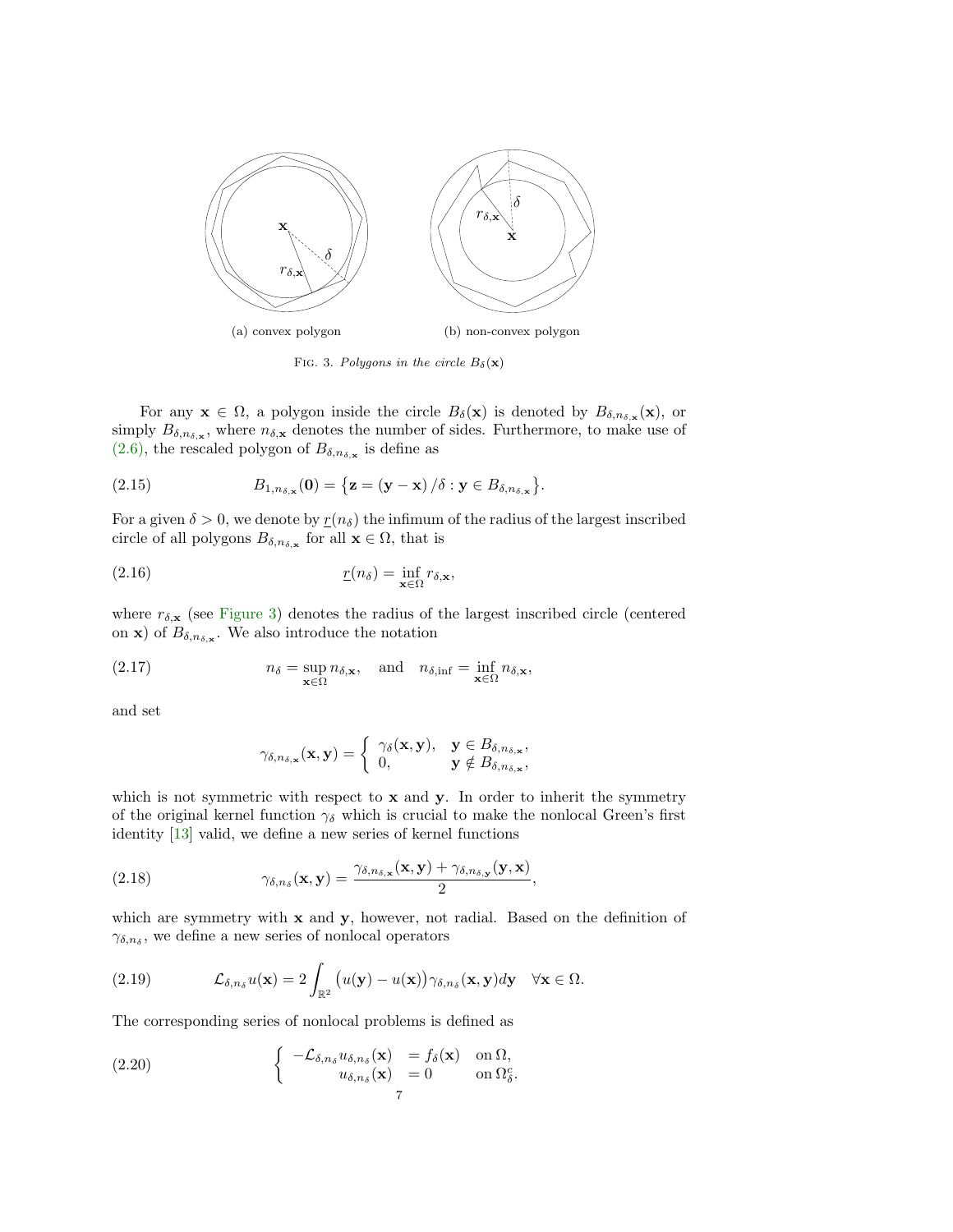The nonlocal energy norm associated with  $-\mathcal{L}_{\delta,n_{\delta}}$  is defined as follows

$$
||u(\mathbf{x})||_{\delta,n_{\delta}} = \left(\int_{\widehat{\Omega}_{\delta}} \int_{\widehat{\Omega}_{\delta}} \left(u(\mathbf{y}) - u(\mathbf{x})\right)^2 \gamma_{\delta,n_{\delta}}(\mathbf{x},\mathbf{y}) d\mathbf{y} d\mathbf{x}\right)^{1/2}.
$$

Obviously,

$$
||u(\mathbf{x})||_{\delta,n_{\delta}}^{2} = \int_{\widehat{\Omega}_{\delta}} \int_{\widehat{\Omega}_{\delta}} \left( u(\mathbf{y}) - u(\mathbf{x}) \right)^{2} \gamma_{\delta,n_{\delta,\mathbf{x}}}(\mathbf{x},\mathbf{y}) d\mathbf{y} d\mathbf{x}
$$
  
= 
$$
\int_{\widehat{\Omega}_{\delta}} \int_{\widehat{\Omega}_{\delta} \cap B_{\delta,n_{\delta,\mathbf{x}}}} \left( u(\mathbf{y}) - u(\mathbf{x}) \right)^{2} \gamma_{\delta}(\mathbf{x},\mathbf{y}) d\mathbf{y} d\mathbf{x}.
$$

<span id="page-7-1"></span>3. Discussion on the convergence diagram. To borrow the notion intro-duced in [\[42,](#page-21-13) [43\]](#page-21-14), if  $u_{\delta,n_{\delta}}$  converges to  $u_0$  for both dashed and dotted arrows in [Figure 1,](#page-1-0) the polygonal approximation is called possessing the AC property. In other words, AC property ensures  $u_{\delta,n_{\delta}}$  be convergent to  $u_0$  as  $\delta \to 0$  no matter  $n_{\delta}$  stays bounded or not.

3.1. Local limit of nonlocal operators with finite and radially symmetric interaction domains. Assume that  $\{\delta_k\}_{k=1}^{\infty}$  is a decreasing sequence and  $\delta_k \to 0$ , while  $u_{\delta_k}$  is the solution of the nonlocal problem  $(2.2)$  with  $\delta = \delta_k$ . From the references [\[13,](#page-20-23) [30,](#page-21-19) [31,](#page-21-20) [42,](#page-21-13) [43\]](#page-21-14), we know if  $f_{\delta_k} \to f_0$  in  $L^2$  sense, then  $u_{\delta_k} \to u_0$ , while  $u_0 \in H_0^1(\Omega)$  satisfies

<span id="page-7-3"></span>(3.1) 
$$
\int_{\Omega} \nabla u_0(\mathbf{x}) \nabla \varphi(\mathbf{x}) d\mathbf{x} = \int_{\Omega} f(\mathbf{x}) \varphi(\mathbf{x}) d\mathbf{x}, \ \forall \varphi \in \mathcal{D}(\Omega),
$$

which is the weak form of the local problem [\(2.5\).](#page-3-2) This result corresponds to the solid arrow in [Figure 1](#page-1-0) from  $u_{\delta}$  to  $u_0$ . We next analyze the convergence property to the local solution  $u_0$  for  $u_{\delta_k,n_{\delta_k}}$  which solves the nonlocal problem  $(2.20)$  with  $\delta = \delta_k$ .

<span id="page-7-0"></span>3.2. Loss of the AC property with approximate polygonal interaction **domains.** For  $q(\mathbf{x}) = |\mathbf{x}|^2$ , simple calculation leads to

<span id="page-7-4"></span>
$$
\mathcal{L}_{\delta}q(\mathbf{x}) = 2 \int_{B_{\delta}(\mathbf{0})} |\mathbf{z}|^2 \widetilde{\gamma}_{\delta}(|\mathbf{z}|) d\mathbf{z} = 4, \quad \mathcal{L}_0 q(\mathbf{x}) = 4.
$$

On the other hand, by the symmetry of  $\gamma_{\delta,n_{\delta}}$ , for all  $\mathbf{x} \in \Omega$ ,

$$
\mathcal{L}_{\delta,n_{\delta}}q(\mathbf{x}) = 2 \int_{B_{\delta}(\mathbf{x})} (q(\mathbf{y}) - q(\mathbf{x})) \gamma_{\delta,n_{\delta}}(\mathbf{x}, \mathbf{y}) d\mathbf{y}
$$
\n
$$
= 2 \int_{B_{\delta}(\mathbf{x})} |\mathbf{y} - \mathbf{x}|^{2} \gamma_{\delta,n_{\delta}}(\mathbf{x}, \mathbf{y}) d\mathbf{y} + 4\mathbf{x} \cdot \int_{B_{\delta}(\mathbf{x})} (\mathbf{y} - \mathbf{x}) \gamma_{\delta,n_{\delta}}(\mathbf{x}, \mathbf{y}) d\mathbf{y}
$$
\n
$$
= 2 \int_{B_{\delta,n_{\delta,\mathbf{x}}}} |\mathbf{y} - \mathbf{x}|^{2} \gamma_{\delta}(\mathbf{x}, \mathbf{y}) d\mathbf{y} = 2 \int_{B_{1,n_{\delta,\mathbf{x}}}} |\xi|^{2} \gamma(\xi) d\xi
$$
\n(3.2) 
$$
= 2 \int_{B_{1,n_{\delta,\mathbf{x}}}} \xi_{1}^{2} \gamma(\xi) d\xi + 2 \int_{B_{1,n_{\delta,\mathbf{x}}}} \xi_{2}^{2} \gamma(\xi) d\xi \triangleq 2 \sigma_{n_{\delta},1}(\mathbf{x}) + 2 \sigma_{n_{\delta},2}(\mathbf{x}).
$$

<span id="page-7-2"></span>Here the terms  $\sigma_{n_{\delta},1}(\mathbf{x})$  and  $\sigma_{n_{\delta},2}(\mathbf{x})$  are defined respectively mainly for later use. In this subsection, it is beneficial to consider the summation of them. Now we show that  $\mathcal{L}_{\delta,n_{\delta}} q(\mathbf{x})$  does not converge to  $\mathcal{L}_0 q(\mathbf{x})$  when  $n_{\delta}$  is uniformly bounded with  $\delta$ , as  $\delta \rightarrow 0$ . This means the polygonal approximation does not possess AC property.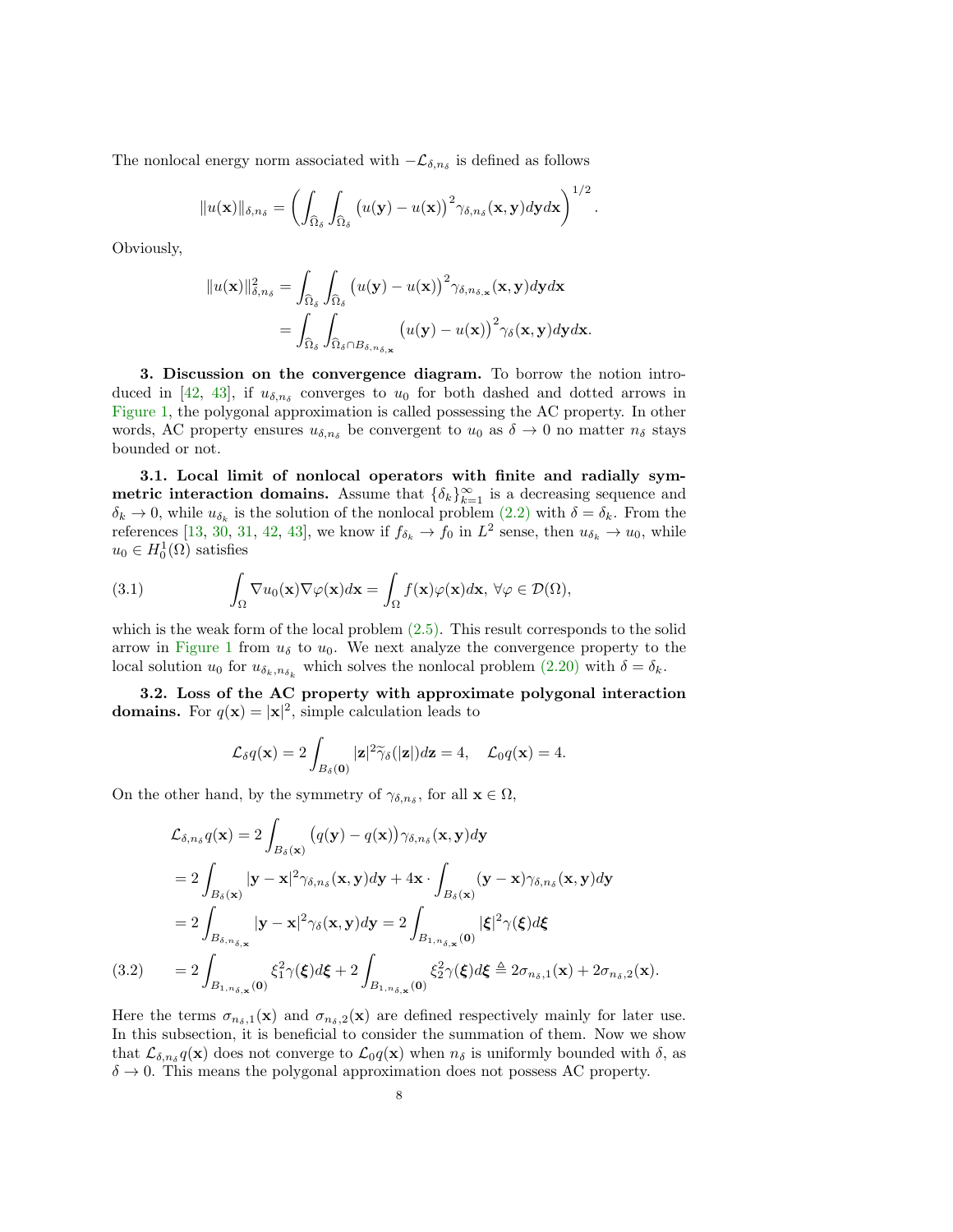<span id="page-8-1"></span>THEOREM 3.1. Assume  $\{B_{\delta,n_{\delta,\mathbf{x}}}\}\$ is a family of polygons which satisfies

(3.3) 
$$
B_{\delta,n_{\delta,\mathbf{x}}} \subset B_{\delta}(\mathbf{x}), \ \forall \delta, \ \forall \mathbf{x} \in \Omega.
$$

The kernel functions  $\gamma_{\delta_k}(\mathbf{x}, \mathbf{y})$  satisfy the conditions [\(2.3\)](#page-2-2) and [\(2.4\)](#page-2-3). If  $n_{\delta}$  is uniformly bounded as  $\delta \to 0$ , then  $\mathcal{L}_{\delta,n\delta}q(\mathbf{x})$  does not converge to  $\mathcal{L}_0q(\mathbf{x})$  for all  $\mathbf{x} \in \Omega$ .

*Proof.* Since  $n_{\delta}$  is uniformly bounded as  $\delta \rightarrow 0$ , there exist an integer N such that  $n_{\delta} \leq N$  for all  $\delta$ . We prove the theorem by three steps.

First step, the conclusion is proved under the condition that  $\{B_{\delta,n_{\delta,\mathbf{x}}}\}\)$  is a family of inscribed polygons of  $B_\delta(\mathbf{x})$ . An inscribed polygon of  $B_\delta(\mathbf{x})$  means all vertices of the polygon lie on the boundary of  $B_\delta(\mathbf{x})$ . In this case the central angle of the longest side of the polygon  $B_{1,n_{\delta,\mathbf{x}}}(\mathbf{0})$ , denoted by  $\theta_{n_{\delta,\mathbf{x}}}$ , must be greater than or equal to  $2\pi/n_\delta$ . We consider the sector corresponding to the longest side, which is illustrated in (a) of [Figure 4](#page-8-0) by the grey triangle and its abutting red cap. The red cap is denoted by  $C_{n_{\delta,\mathbf{x}}}$ , then  $C_{n_{\delta,\mathbf{x}}} \subset B_1(\mathbf{0}) \setminus B_{1,n_{\delta,\mathbf{x}}}(\mathbf{0})$  and

$$
|C_{n_{\delta,\mathbf{x}}}| = \frac{1}{2}(\theta_{n_{\delta,\mathbf{x}}} - \sin(\theta_{n_{\delta,\mathbf{x}}})) \ge \frac{1}{2}\left(\frac{2\pi}{n_{\delta}} - \sin\left(\frac{2\pi}{n_{\delta}}\right)\right) \ge \frac{1}{2}\left(\frac{2\pi}{N} - \sin\left(\frac{2\pi}{N}\right)\right),
$$

which leads to

$$
(3.4) \qquad \mathcal{L}_0 q(\mathbf{x}) - \mathcal{L}_{\delta, n_{\delta}} q(\mathbf{x}) = 2 \int_{B_1(\mathbf{0}) \backslash B_{1, n_{\delta, \mathbf{x}}}(\mathbf{0})} |\xi|^2 \gamma(\xi) d\xi \ge 2 \int_{C_{n_{\delta, \mathbf{x}}}} |\xi|^2 \gamma(\xi) d\xi.
$$

Then by the condition [\(2.7\),](#page-3-3) we prove the conclusion.

Second step, if  $\{B_{\delta,n_{\delta,\mathbf{x}}}\}\$ is a family of convex polygons of  $B_{\delta}(\mathbf{x})$ . There must exist a family of inscribed polygons of  $B_\delta(\mathbf{x})$ , which contains  $\{B_{\delta,n_{\delta,\mathbf{x}}}\}\$  and has the same numbers of sides with it, see (b) of [Figure 4.](#page-8-0)

Third step, if  $\{B_{\delta,n_{\delta,\mathbf{x}}}\}\$ is a family of non-convex polygons of  $B_{\delta}(\mathbf{x})$ . There must exist a family of convex polygons of  $B_\delta(\mathbf{x})$ , which contains  $\{B_{\delta,n_{\delta,\mathbf{x}}}\}\$  and has less numbers of sides with it, see (c) of [Figure 4.](#page-8-0)  $\Box$ 

<span id="page-8-0"></span>

FIG. 4. Different types of polygons in the circle  $B_1(0)$ 

Now we consider a special case where  $\mathcal{L}_{\delta,n\delta} q(\mathbf{x})$  converges in pointwise sense, however, to a different limit from  $\mathcal{L}_0 q(\mathbf{x})$ . In this case, a family of inscribed regular  $n_{\delta} \equiv n$ -sided polygons is adopted. Then for any  $\delta$  and any  $\mathbf{x} \in \Omega$ ,  $B_{1,n_{\delta,\mathbf{x}}}(\mathbf{0})$  is a regular *n*-sided inscribed polygon of  $B_1(\mathbf{0})$ . Thus

(3.5) 
$$
\mathcal{L}_{\delta,n_{\delta}}q(\mathbf{x})=2\int_{B_{1,n_{\delta,\mathbf{x}}}(\mathbf{0})}|\xi|^2\gamma(\xi)d\xi<2\int_{B_{1}(\mathbf{0})}|\xi|^2\gamma(|\xi|)d\xi=4.
$$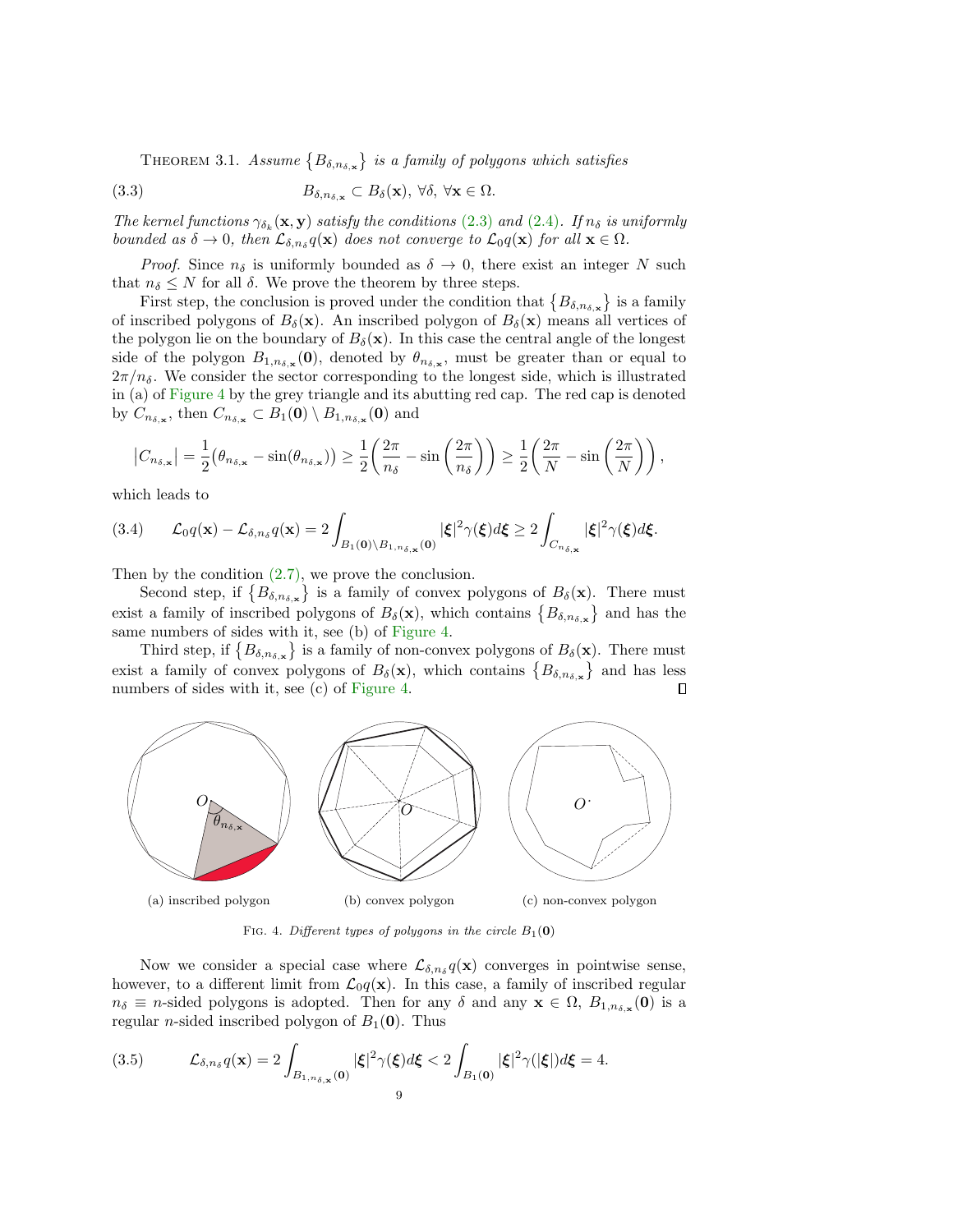This means  $\mathcal{L}_{\delta,n\delta} q(\mathbf{x})$  converges in pointwise sense, however, to a different limit from  $\mathcal{L}_0 q(\mathbf{x})$ . Such a fact is related to the truncation to the effective nonlocal interaction neighborhood, which has been observed in many computational studies using nonlocal models like the peridynamics. A popular practical strategy to maintain the consistency to the correct limit is through the so-called volume correction algorithms, see for example [\[33,](#page-21-11) [51\]](#page-21-12).

In a summary,  $\mathcal{L}_{\delta,n_{\delta}}q(\mathbf{x})$  does not converge to  $\mathcal{L}_0q(\mathbf{x})$  when  $n_{\delta}$  is uniformly bounded with  $\delta$ , as  $\delta \to 0$ . In fact,  $\mathcal{L}_{\delta,n_{\delta}}q(\mathbf{x})$  either converges to a wrong limit, or diverges. With either of such cases, it does not blow up.

<span id="page-9-0"></span>3.3. Conditional AC property with approximate polygonal interaction **domains.** One may notice that if  $\lim_{\delta \to 0} n_{\delta} = \infty$ , we may get  $\lim_{\delta \to 0} \sigma_{n_{\delta},i}(\mathbf{x}) = 1$ , thus

(3.6) 
$$
\lim_{\delta \to 0} (\mathcal{L}_{\delta,n_{\delta}} - \mathcal{L}_0) q(\mathbf{x}) = 0, \forall \mathbf{x} \in \Omega.
$$

Then  $u_{\delta,n_{\delta}}$  may converge to  $u_0$  along the dotted arrow in [Figure 1](#page-1-0) which means the polygonal approximation possesses conditional AC property. We now discuss this convergence issue in the subsequent subsections.

**3.3.1. Local-nonlocal Green's formula.** As the starting point of the convergence analysis of the local limit, let us first establish an estimate that is referred as a local-nonlocal Green's formula. Indeed, it is derived from the nonlocal Green's formula where part of the integrals are expanded in local forms. As  $\delta \to 0$ , it recovers the classical Green's formula.

LEMMA 3.2. (local-nonlocal Green's formula). We have for all  $u \in V(\hat{\Omega}_\delta)$  and  $\varphi \in \mathcal{D}(\Omega),$ 

<span id="page-9-1"></span>
$$
(3.7) \quad \int_{\Omega} \varphi(\mathbf{x}) \mathcal{L}_{\delta,n_{\delta}} u(\mathbf{x}) d\mathbf{x} = \int_{\Omega} u(\mathbf{x}) \sum_{i=1}^{2} \sigma_{n_{\delta},i}(\mathbf{x}) \partial_{ii}^{2} \varphi(\mathbf{x}) d\mathbf{x} + \mathcal{O}(\delta^{2}) |\varphi|_{4,\infty} \|u\|_{L^{1}(\Omega)}.
$$

*Proof.* Due to the symmetry of the kernel function  $\gamma_{\delta,n_{\delta}}(\mathbf{x},\mathbf{y})$  with respect to **x** and **y**, we have  $\forall u \in V(\widehat{\Omega}_{\delta}),$  and  $\varphi \in \mathcal{D}(\Omega)$ ,

$$
\int_{\Omega} \varphi(\mathbf{x}) \mathcal{L}_{\delta,n_{\delta}} u(\mathbf{x}) d\mathbf{x} = 2 \int_{\Omega} \varphi(\mathbf{x}) \int_{\widehat{\Omega}_{\delta}} (u(\mathbf{y}) - u(\mathbf{x})) \gamma_{\delta,n_{\delta}}(\mathbf{x}, \mathbf{y}) d\mathbf{y} d\mathbf{x}
$$
  
\n
$$
= 2 \int_{\widehat{\Omega}_{\delta}} \varphi(\mathbf{x}) \int_{\widehat{\Omega}_{\delta}} (u(\mathbf{y}) - u(\mathbf{x})) \gamma_{\delta,n_{\delta}}(\mathbf{x}, \mathbf{y}) d\mathbf{y} d\mathbf{x}
$$
  
\n
$$
= 2 \int_{\widehat{\Omega}_{\delta}} u(\mathbf{x}) \int_{\widehat{\Omega}_{\delta}} (\varphi(\mathbf{y}) - \varphi(\mathbf{x})) \gamma_{\delta,n_{\delta}}(\mathbf{x}, \mathbf{y}) d\mathbf{y} d\mathbf{x} = \int_{\Omega} u(\mathbf{x}) \mathcal{L}_{\delta,n_{\delta}} \varphi(\mathbf{x}) d\mathbf{x},
$$

which is in fact a kind of the nonlocal Green's first identity [\[13\]](#page-20-23), however, for the newly defined nonlocal operator  $\mathcal{L}_{\delta,n_{\delta}}$  other than the original nonlocal operator  $\mathcal{L}_{\delta}$ . Since  $\varphi \in \mathcal{D}(\Omega)$  is smooth, we can expand the difference  $\varphi(\mathbf{y}) - \varphi(\mathbf{x})$  by the Taylor polynomial and then proceed as follows

$$
\mathcal{L}_{\delta,n_{\delta}}\varphi(\mathbf{x})=2\int_{\widehat{\Omega}_{\delta}}\left(\sum_{|\boldsymbol{\alpha}|\in\mathbb{N}^{+}}\frac{(\mathbf{y}-\mathbf{x})^{\boldsymbol{\alpha}}}{\boldsymbol{\alpha}!}d^{\boldsymbol{\alpha}}\varphi(\mathbf{x})\right)\gamma_{\delta,n_{\delta}}(\mathbf{x},\mathbf{y})d\mathbf{y}.
$$

Since all polynomials  $(y - x)^{\alpha}$  for odd  $|\alpha|$  are odd functions, their products with the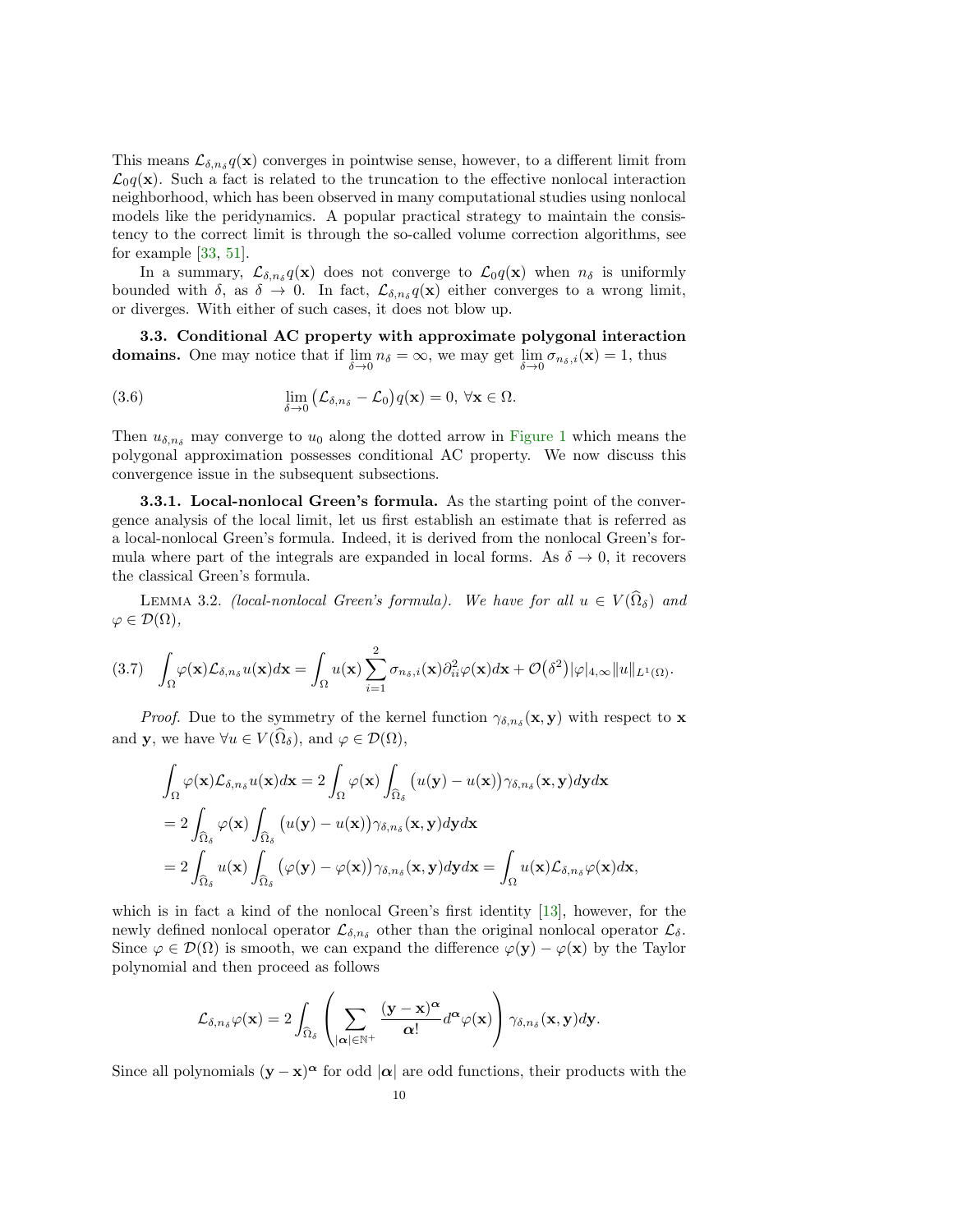kernel function  $\gamma_{\delta,n_{\delta}}(\mathbf{x},\mathbf{y})$  vanish identically under the integral. Thus

$$
\mathcal{L}_{\delta,n_{\delta}}\varphi(\mathbf{x}) = 2\int_{\widehat{\Omega}_{\delta}}\left(\sum_{|\boldsymbol{\alpha}|=2}\frac{(\mathbf{y}-\mathbf{x})^{\boldsymbol{\alpha}}}{\boldsymbol{\alpha}!}d^{\boldsymbol{\alpha}}\varphi(\mathbf{x}) + \sum_{|\boldsymbol{\alpha}|=4}\frac{(\mathbf{y}-\mathbf{x})^{\boldsymbol{\alpha}}}{\boldsymbol{\alpha}!}d^{\boldsymbol{\alpha}}\varphi(\boldsymbol{\xi})\right)\gamma_{\delta,n_{\delta}}(\mathbf{x},\mathbf{y})d\mathbf{y}
$$

$$
= \sum_{i=1}^{2}\partial_{ii}^{2}\varphi(\mathbf{x})\int_{\widehat{\Omega}_{\delta}}(y_{i}-x_{i})^{2}\gamma_{\delta,n_{\delta}}(\mathbf{x},\mathbf{y})d\mathbf{y} + 2\sum_{|\boldsymbol{\alpha}|=4}\int_{\widehat{\Omega}_{\delta}}d^{\boldsymbol{\alpha}}\varphi(\boldsymbol{\xi})\gamma_{\delta,n_{\delta}}(\mathbf{x},\mathbf{y})\frac{(\mathbf{y}-\mathbf{x})^{\boldsymbol{\alpha}}}{\boldsymbol{\alpha}!}d\mathbf{y},
$$

where  $\xi$  depends on y and  $|\xi - x| \leq |y - x|$ . Next, the second term is shown to be of high order. Only the following two kinds of sub-term need to be dealt with, that is

$$
\int_{\widehat{\Omega}_{\delta}} \frac{\partial^4 \varphi(\xi)}{\partial x_1^4} (y_1 - x_1)^4 \gamma_{\delta, n_{\delta}}(\mathbf{x}, \mathbf{y}) d\mathbf{y}, \text{ and } \int_{\widehat{\Omega}_{\delta}} \frac{\partial^4 \varphi(\xi)}{\partial x_1^2 \partial x_2^2} (y_1 - x_1)^2 (y_2 - x_2)^2 \gamma_{\delta, n_{\delta}}(\mathbf{x}, \mathbf{y}) d\mathbf{y}.
$$

For the first kind of sub-term, we have by the condition [\(2.4\)](#page-2-3)

$$
\int_{\widehat{\Omega}_{\delta}} \frac{\partial^4 \varphi(\boldsymbol{\xi})}{\partial x_1^4} (y_1 - x_1)^4 \gamma_{\delta, n_{\delta}}(\mathbf{x}, \mathbf{y}) d\mathbf{y} \le \delta^2 |\varphi|_{4,\infty} \int_{\widehat{\Omega}_{\delta}} (y_1 - x_1)^2 \gamma_{\delta, n_{\delta}}(\mathbf{x}, \mathbf{y}) d\mathbf{y}
$$
  

$$
\le \delta^2 |\varphi|_{4,\infty} \int_{\widehat{\Omega}_{\delta}} (y_1 - x_1)^2 \gamma_{\delta}(\mathbf{x}, \mathbf{y}) d\mathbf{y} = \delta^2 |\varphi|_{4,\infty}.
$$

The second kind of sub-term could be dealt with similarly. Thus,

$$
\mathcal{L}_{\delta,n_{\delta}}\varphi(\mathbf{x})=\sum_{i=1}^2\partial^2_{ii}\varphi(\mathbf{x})\int_{\widehat{\Omega}_{\delta}}(y_i-x_i)^2\gamma_{\delta,n_{\delta}}(\mathbf{x},\mathbf{y})d\mathbf{y}+\mathcal{O}(\delta^2)|\varphi|_{4,\infty},
$$

 $\Box$ 

we then complete the proof by the definition of  $\sigma_{n_{\delta},i}(\mathbf{x})$  in [\(3.2\).](#page-7-2)

By the definition of  $r(n_\delta)$  in [\(2.16\),](#page-6-2) we have for all  $u \in V(\widehat{\Omega}_\delta)$ ,

<span id="page-10-0"></span>(3.8) 
$$
\int_{\widehat{\Omega}_{\delta}} \int_{\widehat{\Omega}_{\delta}} |u(\mathbf{y}) - u(\mathbf{x})|^2 \gamma_{\delta}(\mathbf{x}, \mathbf{y}) \chi_{\mathcal{I}(n_{\delta})}(|\mathbf{y} - \mathbf{x}|) d\mathbf{y} d\mathbf{x} \n\leq \int_{\widehat{\Omega}_{\delta}} \int_{\widehat{\Omega}_{\delta}} |u(\mathbf{y}) - u(\mathbf{x})|^2 \gamma_{\delta, n_{\delta}}(\mathbf{x}, \mathbf{y}) d\mathbf{y} d\mathbf{x} \n\leq \int_{\widehat{\Omega}_{\delta}} \int_{\widehat{\Omega}_{\delta}} |u(\mathbf{y}) - u(\mathbf{x})|^2 \gamma_{\delta}(\mathbf{x}, \mathbf{y}) d\mathbf{y} d\mathbf{x} = ||u(\mathbf{x})||_{\delta}^2.
$$

We regard  $\gamma_{\delta}(\mathbf{x}, \mathbf{y}) \chi_{\underline{r}(n_{\delta})}(|\mathbf{y}-\mathbf{x}|)$  as a new kernel function, which, like  $\gamma_{\delta}(\mathbf{x}, \mathbf{y})$ , induces a norm

<span id="page-10-1"></span>
$$
||u(\mathbf{x})||_{\underline{r}(n_{\delta})} = \left(\int_{\widehat{\Omega}_{\delta}} \int_{\widehat{\Omega}_{\delta}} |u(\mathbf{y}) - u(\mathbf{x})|^2 \gamma_{\delta}(\mathbf{x}, \mathbf{y}) \chi_{\underline{r}(n_{\delta})}(|\mathbf{y} - \mathbf{x}|) d\mathbf{y} d\mathbf{x}\right)^{1/2}.
$$

Then from [\(3.8\)](#page-10-0) we know for all  $u \in V(\widehat{\Omega}_{\delta})$ 

(3.9) 
$$
||u(\mathbf{x})||_{\underline{r}(n_{\delta})} \leq ||u(\mathbf{x})||_{\delta, n_{\delta}} \leq ||u(\mathbf{x})||_{\delta},
$$

which in fact holds, for all  $u \in L^2(\hat{\Omega}_\delta)$  with  $u(\mathbf{x}) = 0$  for  $\mathbf{x} \in \Omega_\delta^c$ , if terms in [\(3.9\)](#page-10-1) are allowed to be infinite. Like [\[2,](#page-20-24) [3\]](#page-20-25), we prove the corresponding pointwise convergence for  $||u||_{\delta,n_\delta}^2$  in general d dimensional case under the condition  $u \in H^1(\hat{\Omega}_\delta)$  which is a homogeneous extension from a function in  $H_0^1(\Omega)$ , see Appendix.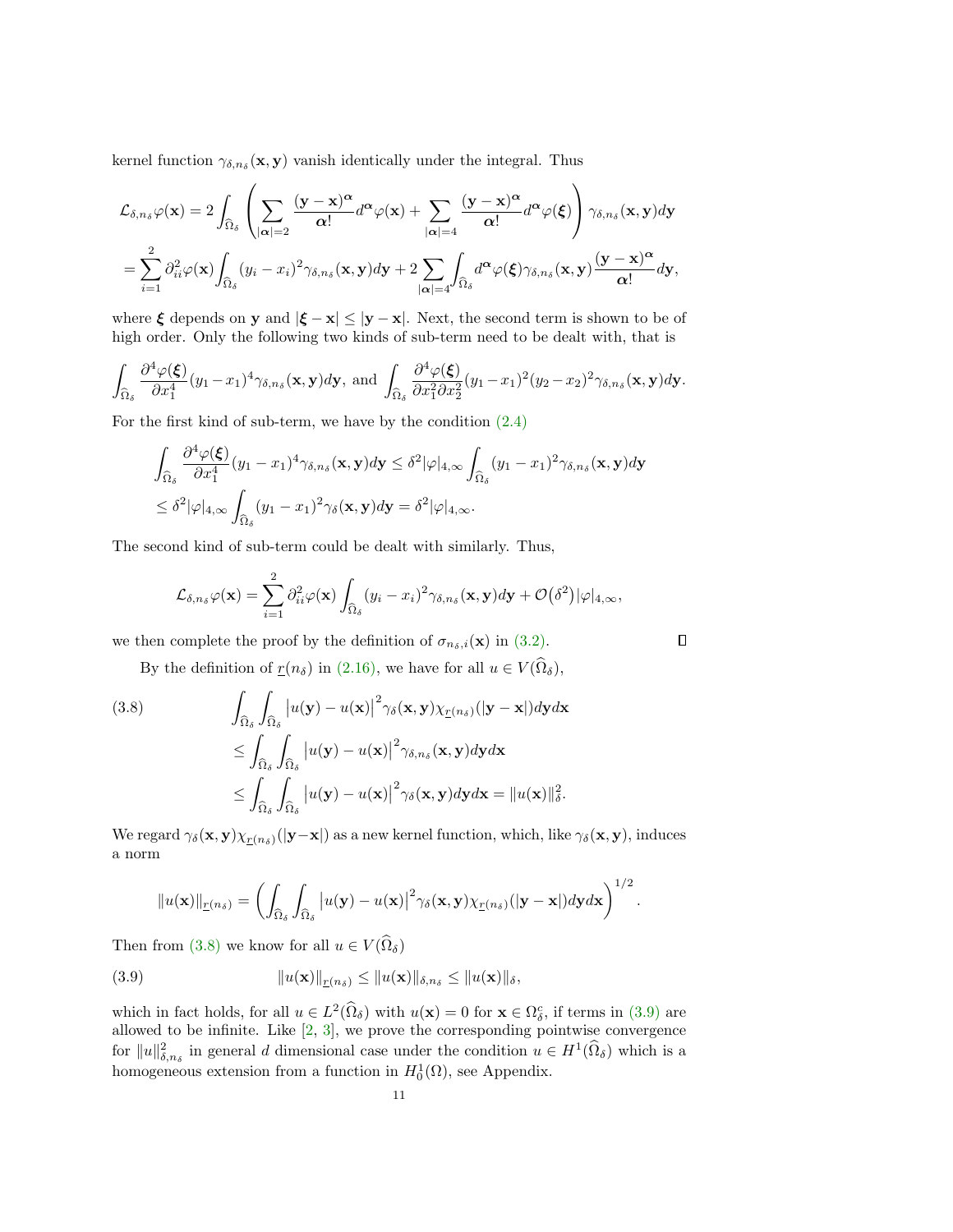3.3.2. Sufficient conditions to ensure correct local limit. Now, we are ready to show the  $L^2$ -convergence of  $u_{\delta,n_{\delta}}$  to  $u_0$  as  $\delta \to 0$ . For this purpose we need to provide a compactness result and a uniform nonlocal Poincaré-type inequality which enable us to carry on the same convergence proof as in  $[42,$  Theorem 2.5]. For brevity we use D to stand for  $\hat{\Omega}_{\delta_0}$  with  $\delta_0 \geq \delta$  for all  $\delta$  or  $\delta_0 \geq \delta_k$  for all k, which depends on the situation. This notation is also used in Appendix.

Set  $\rho_k(\mathbf{x}, \mathbf{y}) = |\mathbf{y} - \mathbf{x}|^2 \gamma_{\delta_k}(\mathbf{x}, \mathbf{y})$ . Since  $\gamma_{\delta_k}$  satisfy [\(2.3\)](#page-2-2) and [\(2.4\),](#page-2-3) then  $\{\rho_k\}$  is a sequence of radial functions and the following property holds for all  $\mathbf{x} \in \Omega$ 

<span id="page-11-3"></span>(3.10) 
$$
\begin{cases} \rho_k(\mathbf{x}, \mathbf{y}) \ge 0 \text{ in } \mathbb{R}^2, \\ \int_{\mathbb{R}^2} \rho_k(\mathbf{x}, \mathbf{y}) d\mathbf{y} = 2, \forall k \ge 1, \\ \lim_{k \to \infty} \int_{|\mathbf{y} - \mathbf{x}| > \varepsilon} \rho_k(\mathbf{x}, \mathbf{y}) d\mathbf{y} = 0, \forall \varepsilon > 0. \end{cases}
$$

Thus the following compactness lemma for the norm  $\|\cdot\|_{\delta}$  could be proved, see, e.g. [\[2,](#page-20-24) Theorem 4], [\[34,](#page-21-21) Theorems 1.2, 1.3] and [\[29,](#page-21-22) theorem 5.1].

LEMMA 3.3. [\[2,](#page-20-24) [29,](#page-21-22) [34\]](#page-21-21) Assume  ${u_k} \subset L^1(D)$  is a bounded sequence such that

<span id="page-11-5"></span><span id="page-11-0"></span>
$$
\int_D \int_D |u_k(\mathbf{y}) - u_k(\mathbf{x})|^2 \gamma_{\delta_k}(\mathbf{x}, \mathbf{y}) d\mathbf{y} d\mathbf{x} \leq C,
$$

then  $\{u_k\}$  is precompact in  $L^2(D)$ . Assume that  $u_{k_j} \to u$  in  $L^2(D)$ , then  $u \in H^1(D)$ . In addition we need the following compactness lemma which is similar to [Lemma 3.3,](#page-11-0) however, the kernel function  $\gamma_{\delta_k}$  is replaced by  $\gamma_{\delta_k,n_{\delta_k}}$ .

<span id="page-11-1"></span>LEMMA 3.4. Assume  ${u_k} \subset L^1(D)$  is a bounded sequence and

(3.11) 
$$
\lim_{k \to \infty} \int_{|\mathbf{y}-\mathbf{x}| \le r(n_{\delta_k})} (y_i - x_i)^2 \gamma_{\delta_k}(\mathbf{x}, \mathbf{y}) d\mathbf{y} = 1, \ i = 1, 2.
$$

If

<span id="page-11-4"></span>(3.12) 
$$
\int_{D} \int_{D} |u_{k}(\mathbf{y}) - u_{k}(\mathbf{x})|^{2} \gamma_{\delta_{k}, n_{\delta_{k}}}(\mathbf{x}, \mathbf{y}) d\mathbf{y} d\mathbf{x} \leq C,
$$

then  $\{u_k\}$  is precompact in  $L^2(D)$ . Assume that  $u_{k_j} \to u$  in  $L^2(D)$ , then  $u \in H^1(D)$ .

*Proof.* Let  $\rho_k(\mathbf{x}, \mathbf{y}) = |\mathbf{y} - \mathbf{x}|^2 \gamma_{\delta_k}(\mathbf{x}, \mathbf{y}) \chi_{\underline{r}(n_{\delta_k})}(|\mathbf{y} - \mathbf{x}|)$ , by the condition [\(3.11\),](#page-11-1)  $(2.3)$  and  $(2.4)$ , we know  $\{\rho_k\}$  is a sequence of radial functions and for all  $\mathbf{x} \in \Omega$ ,

<span id="page-11-2"></span>(3.13) 
$$
\begin{cases} \rho_k(\mathbf{x}, \mathbf{y}) \ge 0 \text{ in } \mathbb{R}^2, \\ \lim_{k \to \infty} \int_{\mathbb{R}^2} \rho_k(\mathbf{x}, \mathbf{y}) d\mathbf{y} = 2, \\ \lim_{k \to \infty} \int_{|\mathbf{y} - \mathbf{x}| > \varepsilon} \rho_k(\mathbf{x}, \mathbf{y}) d\mathbf{y} = 0, \ \forall \varepsilon > 0. \end{cases}
$$

The difference between  $(3.13)$  and  $(3.10)$  is: the second condition of  $(3.13)$  takes limit. So we could use similar argument with that in  $[2, 29, 34]$  $[2, 29, 34]$  $[2, 29, 34]$  $[2, 29, 34]$  $[2, 29, 34]$  to prove the compactness result if [\(3.12\)](#page-11-4) is replaced by

$$
||u_k(\mathbf{x})||_{\underline{r}(n_{\delta_k})}^2 = \int_D \int_D |u_k(\mathbf{y}) - u_k(\mathbf{x})|^2 \gamma_{\delta_k}(\mathbf{x}, \mathbf{y}) \chi_{\underline{r}(n_{\delta_k})}(|\mathbf{y} - \mathbf{x}|) d\mathbf{y} d\mathbf{x} \leq C.
$$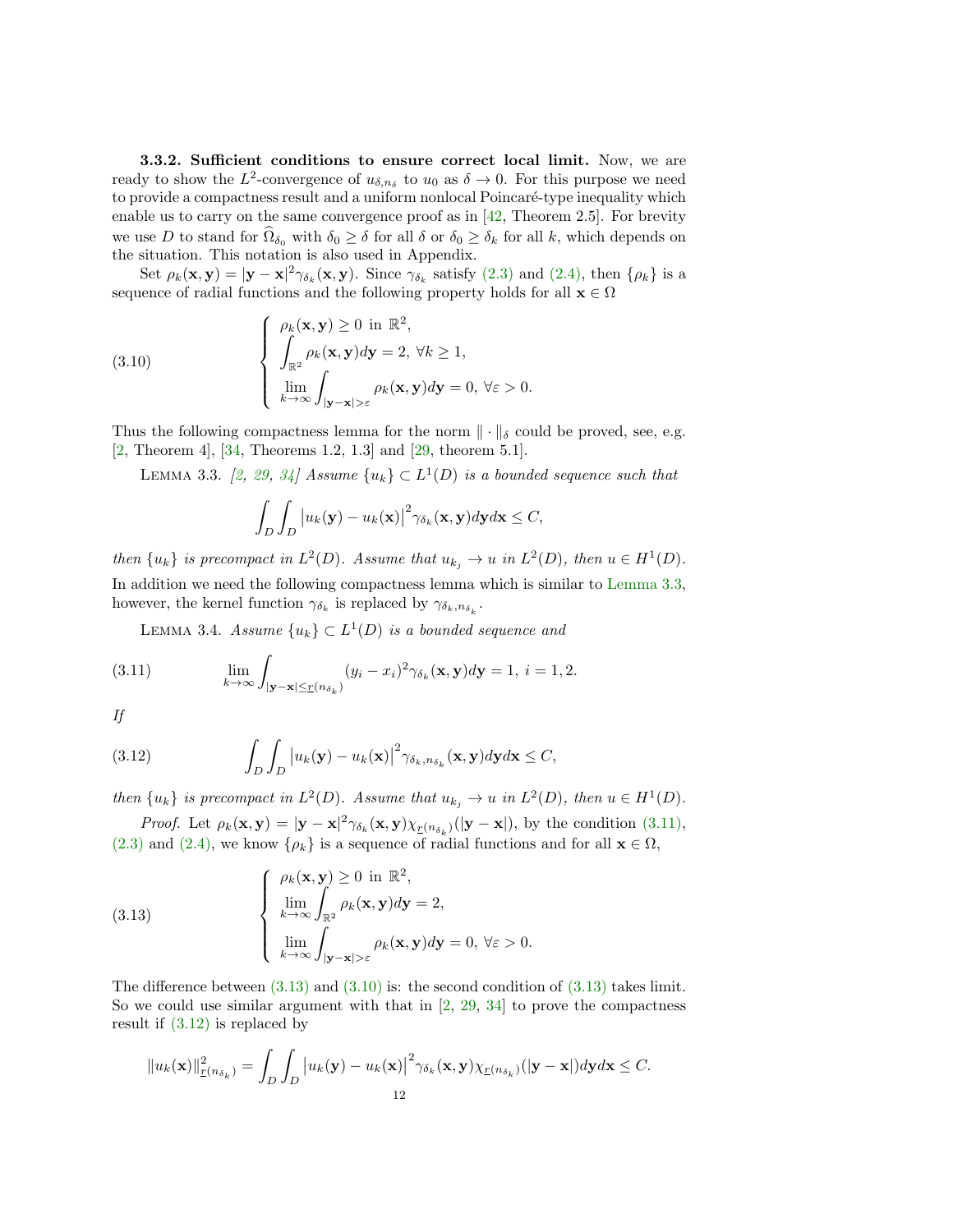For example, from the proof of [\[34,](#page-21-21) Theorems 1.2] we know the essential requirement for  $\rho_k(\mathbf{x}, \mathbf{y})$  is: for any  $\mathbf{x} \in \Omega$  and fixed  $\varepsilon > 0$ , there is a  $k_0$  such that

$$
\int_{|\mathbf{y}-\mathbf{x}|<\varepsilon} \rho_k(\mathbf{x}, \mathbf{y}) d\mathbf{y} \ge 1/2, \ \forall k \ge k_0,
$$

which is assured by the condition  $(3.13)$ . Thus we establish the compactness result for the norm  $\|\cdot\|_{\underline{r}(n_{\delta_k})}$ . Then by the relation  $(3.9)$  we complete the proof.  $\Box$ 

<span id="page-12-1"></span>LEMMA 3.5. (Uniform Poincaré-type inequality). Assume

<span id="page-12-3"></span><span id="page-12-0"></span>
$$
\lim_{k \to \infty} \int_{|\mathbf{y}-\mathbf{x}| \le r(n_\delta)} |y_i - x_i|^2 \gamma_\delta(\mathbf{x}, \mathbf{y}) d\mathbf{y} = 1, \ i = 1, 2.
$$

Then there exist  $\delta_0 > 0$  and  $C > 0$  independent of  $\delta$  such that  $\forall \delta < \delta_0$ ,

(3.14) 
$$
||u(\mathbf{x})||_{0,\Omega} \leq C||u(\mathbf{x})||_{\underline{r}(n_{\delta})},
$$

and thus by [\(3.9\)](#page-10-1)

(3.15) 
$$
||u(\mathbf{x})||_{0,\Omega} \leq C||u(\mathbf{x})||_{\delta,n_{\delta}}.
$$

The inequality  $(3.14)$  is similar to  $[42, \text{ Lemma } 3.2]$  $[42, \text{ Lemma } 3.2]$ , which is a special case of  $[30, \text{$  $[30, \text{$ Proposition 5.3] for scalar valued functions. To prove [Lemma 3.5,](#page-12-1) we just need to prove [\(3.14\).](#page-12-0) From [\[30\]](#page-21-19) we know the key point is the compactness result, i.e. [Lemma 3.4](#page-11-5) which has been proved.

<span id="page-12-5"></span>THEOREM 3.6. Assume  $\{B_{\delta_k,n_{\delta_k},{\bf x}}\}$  is a family of polygons that satisfies [\(3.3\)](#page-8-1) and

(3.16) 
$$
\lim_{k \to \infty} \frac{\underline{r}(n_{\delta_k})}{\delta_k} = 1.
$$

If  $f_{\delta_k} \to f_0$  in  $L^2$  sense, the kernel functions  $\gamma_{\delta_k}(\mathbf{x}, \mathbf{y})$  satisfy the conditions [\(2.3\)](#page-2-2) and [\(2.4\)](#page-2-3), then we have

<span id="page-12-2"></span>
$$
\lim_{k \to \infty} ||u_{\delta_k, n_{\delta_k}} - u_0||_{0,\Omega} = 0,
$$

where  $u_0 \in H_0^1(\Omega)$  is the solution of local problem [\(3.1\)](#page-7-3).

<span id="page-12-4"></span>*Proof.* By  $(3.16)$ ,  $(2.3)$  and  $(2.4)$ , we know that

$$
(3.17) \qquad \lim_{k \to \infty} \int_{|\mathbf{z}| < \underline{r}(n_{\delta_k})} z_i^2 \widetilde{\gamma}_{\delta_k}(|\mathbf{z}|) d\mathbf{z} = \lim_{k \to \infty} \int_{|\mathbf{z}| < \delta_k} z_i^2 \widetilde{\gamma}_{\delta_k}(|\mathbf{z}|) d\mathbf{z} = 1, \ i = 1, 2.
$$

That is the condition [\(3.11\)](#page-11-1) holds.

Take  $\delta = \delta_k$  in [\(2.20\)](#page-6-1) and multiply  $u_{\delta_k, n_{\delta_k}}$  in both sides, we get

$$
\left\|u_{\delta_k,n_{\delta_k}}\right\|_{\delta_k,n_{\delta_k}}^2=-\int_{\Omega}u_{\delta_k,n_{\delta_k}}\mathcal{L}_{\delta_k,n_{\delta_k}}u_{\delta_k,n_{\delta_k}}d\mathbf{x}=\int_{\Omega}f_{\delta_k}u_{\delta_k,n_{\delta_k}}d\mathbf{x}.
$$

Then by the Cauchy-Schwarz inequality and nonlocal Poincaré-type inequality  $(3.15)$ in [Lemma 3.5,](#page-12-1)

$$
||u_{\delta_k, n_{\delta_k}}||_{\delta_k, n_{\delta_k}}^2 \le ||f_{\delta_k}||_{0,\Omega} ||u_{\delta_k, n_{\delta_k}}||_{0,\Omega} \le C ||f_{\delta_k}||_{0,\Omega} ||u_{\delta_k, n_{\delta_k}}||_{\delta_k, n_{\delta_k}}.
$$
  
13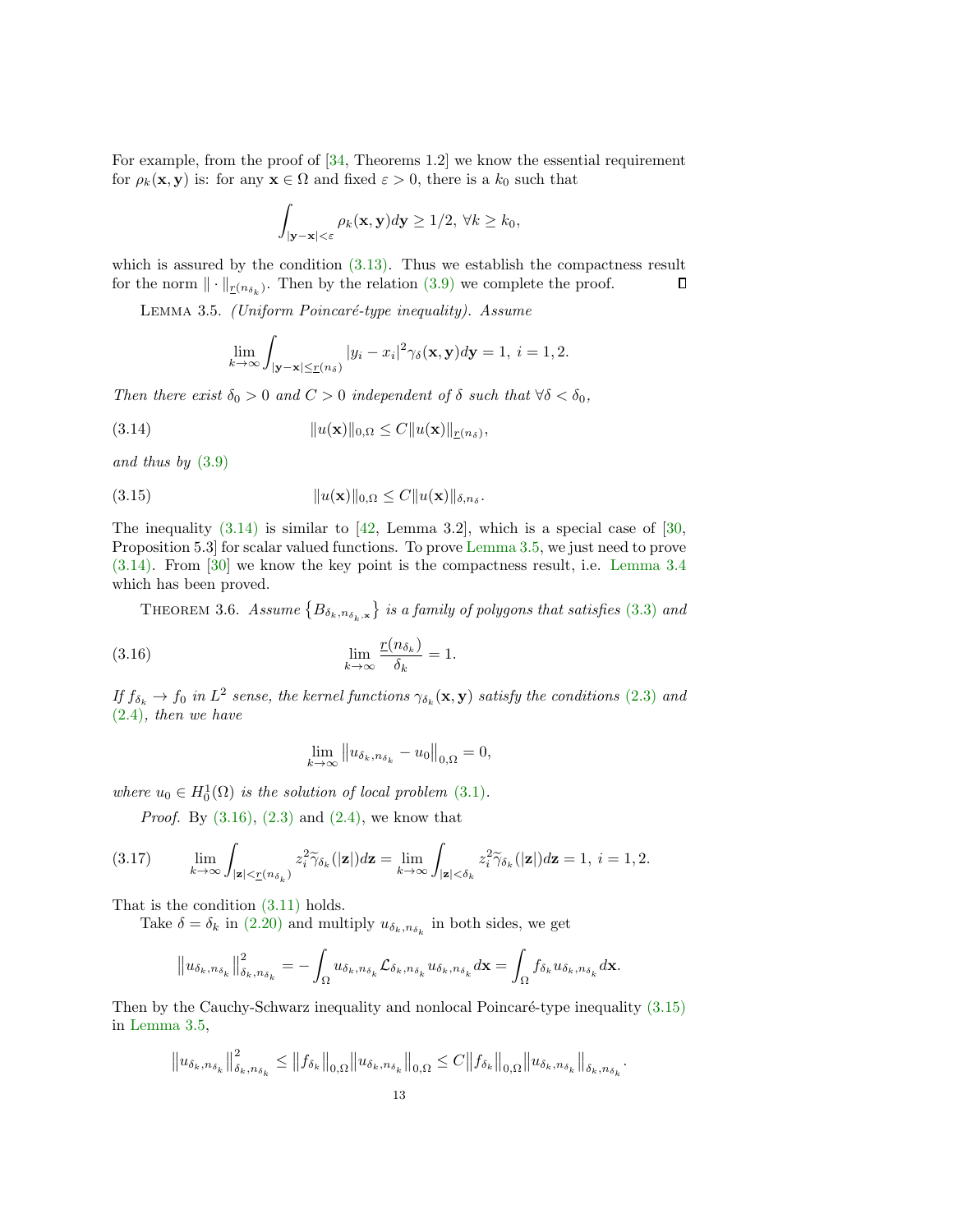Thus  $||u_{\delta_k,n_{\delta_k}}||_{\delta_k,n_{\delta_k}} \leq C||f_{\delta_k}||_{0,\Omega}$  holds. This, together with  $f_{\delta_k} \to f_0$ , leads to the following uniform boundedness result

<span id="page-13-0"></span>(3.18) 
$$
\|u_{\delta_k, n_{\delta_k}}\|_{\delta_k, n_{\delta_k}} \leq C' \|f_0\|_{0,\Omega},
$$

where  $C' > 0$  is a constant independent of  $\delta_k$ . Then by [Lemma 3.4,](#page-11-5) we get the convergence of a subsequence of  $\{u_{\delta_k,n_{\delta_k}}\}$  in  $L^2$  to a limit point  $u_0 \in H_0^1(\Omega)$ . For the brevity, we use the same symbol to denote the subsequence.

On the other hand, from [\(3.7\),](#page-9-1) we know for all  $\varphi \in \mathcal{D}(\Omega)$ .

$$
\int_{\Omega} \varphi(\mathbf{x}) \mathcal{L}_{\delta_k, n_{\delta_k}} u_{\delta_k, n_{\delta_k}}(\mathbf{x}) d\mathbf{x} = \int_{\Omega} u_{\delta_k, n_{\delta_k}}(\mathbf{x}) \left( \sum_{i=1}^2 \sigma_{n_{\delta_k}, i}(\mathbf{x}) \partial_{ii}^2 \varphi(\mathbf{x}) \right) d\mathbf{x} + \mathcal{O}(\delta_k^2) |\varphi|_{4,\infty} ||u_{\delta_k, n_{\delta_k}}||_{L^1(\Omega)}.
$$

Thus by the uniform boundedness result  $(3.18)$  and the uniform Poincaré-type in-equality [\(3.15\)](#page-12-3) in [Lemma 3.5,](#page-12-1) the following formula holds for all  $\varphi \in \mathcal{D}(\Omega)$ ,

<span id="page-13-1"></span>
$$
(3.19) \qquad \int_{\Omega} u_{\delta_k, n_{\delta_k}}(\mathbf{x}) \bigg(\sum_{i=1}^2 \sigma_{n_{\delta_k}, i}(\mathbf{x}) \partial_{ii}^2 \varphi(\mathbf{x})\bigg) d\mathbf{x} + \mathcal{O}(\delta_k^2) = -\int_{\Omega} f_{\delta_k}(\mathbf{x}) \varphi(\mathbf{x}) d\mathbf{x}.
$$

From the condition [\(3.3\)](#page-8-1) and the definition of  $\underline{r}(n_{\delta_k})$ , we know for all  $\mathbf{x} \in \Omega$ 

<span id="page-13-3"></span>
$$
\int_{\vert {\bf z}\vert < \underline{r}(n_{\delta_k})} z_i^2 \widetilde{\gamma}_{\delta_k}\left(\vert {\bf z}\vert\right) d{\bf z} \leq \sigma_{n_{\delta_k},i}({\bf x}) \leq \int_{\vert {\bf z}\vert < \delta_k} z_i^2 \widetilde{\gamma}_{\delta_k}\left(\vert {\bf z}\vert\right) d{\bf z}, \ i=1,2,
$$

then by [\(3.17\)](#page-12-4) and the squeeze theorem, the following limit result holds

(3.20) 
$$
\lim_{k \to \infty} \sigma_{n_{\delta_k},i}(\mathbf{x}) = 1, i = 1, 2, \forall \mathbf{x} \in \Omega.
$$

 $\Box$ Taking limit in  $(3.19)$ , we know  $u_0$  satisfies  $(3.1)$ , thus the proof is completed. The condition for [Theorem 3.6](#page-12-5) is general. In this paper, we also establish two other theorems which need stronger conditions, however, apply to many circumstances.

THEOREM 3.7. Assume  $\{B_{\delta_k,n_{\delta_k},{\bf x}}\}$  is a family of convex polygons which satisfies [\(3.3\)](#page-8-1) and

<span id="page-13-2"></span>(3.21) 
$$
\inf_{\mathbf{x}\in\Omega}\frac{|B_{\delta_k,n_{\delta_k,\mathbf{x}}}|}{|B_{\delta_k}(\mathbf{x})|}\to 1 \text{ as } k\to\infty.
$$

If  $f_{\delta_k} \to f_0$  in  $L^2$  sense,  $\gamma_{\delta_k}(\mathbf{x}, \mathbf{y})$  satisfy the conditions [\(2.3\)](#page-2-2) and [\(2.4\)](#page-2-3), the same conclusion as [Theorem](#page-12-5) 3.6 holds.

*Proof.* According to [Theorem 3.6,](#page-12-5) we need to prove  $(3.16)$  by  $(3.21)$  and the condition 'convex'. We prove this by contradiction. If [\(3.16\)](#page-12-2) does not hold, then there exists a constant  $\varepsilon_0 \in (0, 1/2)$  such that for all  $k, \frac{r(n_{\delta_k})}{\delta_k} \leq 1-2\varepsilon_0$ . From the definition of  $\underline{r}(n_{\delta_k})$ , for any k there exists a point  $\mathbf{x}_0 \in \Omega$  such that  $r_{\delta_k, \mathbf{x}_0}/\delta_k \leq 1 - \varepsilon_0$ . Assume the inscribed circle is tangent to the polygon at point  $P$  which is on the side  $\overline{A_1A_2}$ . The side  $\overline{A_1A_2}$  must be a part of a chord, which is denoted by  $\overline{A_3A_4}$ , see (a) of [Figure 5.](#page-14-0) Denote the cap corresponding to the chord  $\overline{A_3A_4}$  by  $C_{\text{grey}}$  which is the cap with grey color in (a) of [Figure 5.](#page-14-0) Since the polygon  $B_{\delta_k,n_{\delta_k},\mathbf{x}_0}$  is convex,  $C_{\text{grey}} \subset$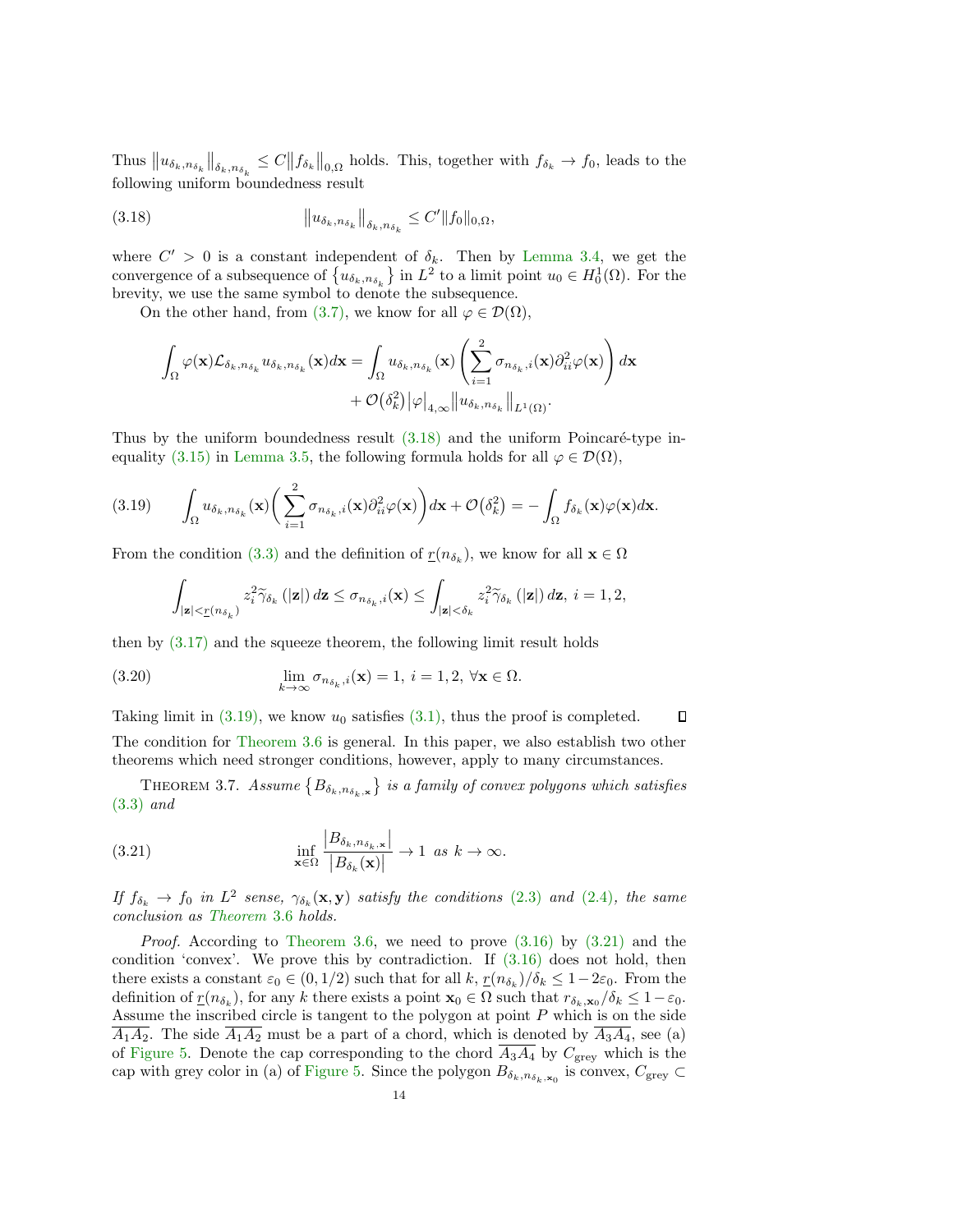$B_{\delta_k}(\mathbf{x}_0) \setminus B_{\delta_k,n_{\delta_k},\mathbf{x}_0}$ . The circle, polygon and cap are mapped to their counterparts in  $B_1(\mathbf{0})$  by the mapping [\(2.15\),](#page-6-3) see (b) of [Figure 5](#page-14-0) where the image of  $C_{\text{grey}}$  is denoted by  $C_{\text{grey}}$ . Thus,

(3.22) 
$$
\widehat{C}_{\text{grey}} \subset B_1(\mathbf{0}) \setminus B_{1, n_{\delta_k, \mathbf{x}_0}}(\mathbf{0}).
$$

<span id="page-14-0"></span>By simple calculation, we have

<span id="page-14-1"></span>

FIG. 5. Convex polygon in the circle  $B_{\delta_k}(\mathbf{x}_0)$  and its image by the mapping [\(2.15\)](#page-6-3)

$$
\left|\widehat{C}_{\text{grey}}\right| = \theta_{n_{\delta_k, \mathbf{x}_0}} - \sin\left(\theta_{n_{\delta_k, \mathbf{x}_0}}\right),
$$

with

<span id="page-14-2"></span>
$$
\theta_{n_{\delta_k, \mathbf{x}_0}} = 2 \arccos(r_{\delta_k, \mathbf{x}_0}/\delta_k) \ge 2 \arccos(1 - \varepsilon_0),
$$

which leads to

(3.23) 
$$
\left|\widehat{C}_{\text{grey}}\right| \geq 2 \arccos(1 - \varepsilon_0) - \sin(2 \arccos(1 - \varepsilon_0)).
$$

Thus by [\(3.22\)](#page-14-1) and [\(3.23\)](#page-14-2) we know for any k there exists a point  $\mathbf{x}_0 \in \Omega$  such that

$$
\frac{|B_{\delta_k, n_{\delta_k}, \mathbf{x}_0}|}{|B_{\delta_k}(\mathbf{x}_0)|} = \frac{|B_{1, n_{\delta_k}, \mathbf{x}_0}|}{|B_1(\mathbf{0})|} \le 1 - \widehat{C}_{\text{grey}} \le 1 - 2 \arccos(1 - \varepsilon_0) + \sin(2 \arccos(1 - \varepsilon_0)),
$$

which contradicts the condition [\(3.21\).](#page-13-2)

 $\Box$ 

**3.3.3.** Local limit as  $n_{\delta} \rightarrow \infty$  for quasi-uniform inscribed polygons. If the family of polygons possesses 'inscribed' and 'quasi-uniform' properties, the condition [\(3.21\)](#page-13-2) could be further simplified.

DEFINITION 3.8. A family of polygons  $\{B_{\delta,n_{\delta,\mathbf{x}}}\}\$  is called quasi-uniform if there exist two constants  $C_1$  and  $C_2 > 0$  such that  $\forall \delta > 0$ , the following two bounds hold

$$
\sup_{\mathbf{x}\in\Omega}\frac{H_{n_{\delta,\mathbf{x}}}^{\max}}{H_{n_{\delta,\mathbf{x}}}^{\min}}\leq C_1,\;\forall\mathbf{x}\in\Omega,
$$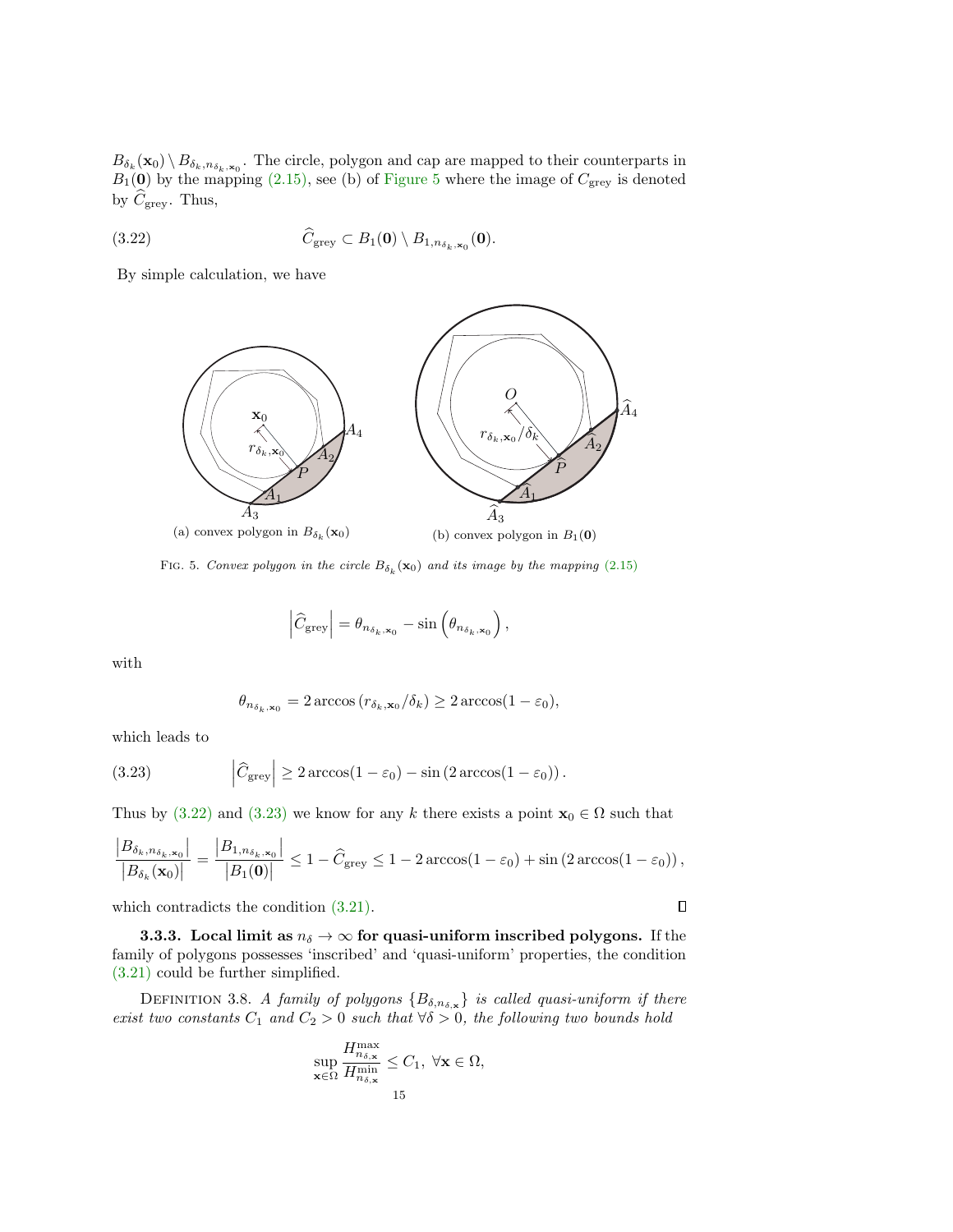where  $H_{n_{\delta,\mathbf{x}}}^{\text{max}}$  and  $H_{n_{\delta,\mathbf{x}}}^{\text{min}}$  stand for the lengths of the longest and shortest sides of the polygon  $B_{\delta,n_{\delta,\mathbf{x}}},$  respectively, and

<span id="page-15-2"></span><span id="page-15-1"></span>
$$
\sup_{\mathbf{x}\in\Omega}\frac{\delta}{r_{\delta,\mathbf{x}}}\leq C_2, \ \forall \mathbf{x}\in\Omega.
$$

Then for a quasi-uniform family of polygons, there exists a constant  $C > 0$  such that for all  $\delta > 0$ ,  $n_{\delta} \leq C n_{\delta, \text{inf}}$  holds.

THEOREM 3.9. Assume  $\{B_{\delta_k,n_{\delta_k},\mathbf{x}}\}$  is a quasi-uniform family of inscribed poly-gons. The kernel functions satisfy [\(2.3\)](#page-2-2) and [\(2.4\)](#page-2-3). If  $f_{\delta_k} \to f_0$  in  $L^2$  sense, and

$$
\lim_{k \to \infty} n_{\delta_k} = \infty,
$$

then we have  $\lim_{k \to \infty} ||u_{\delta_k, n_{\delta_k}} - u_0||_{0,\Omega} = 0.$ 

*Proof.* By [\(3.24\)](#page-15-1) and the quasi-uniformity of  $\{B_{\delta_k,n_{\delta_k,\mathbf{x}}}\}\)$ , we know that

(3.25) 
$$
n_{\delta_k, \mathbf{x}} \ge n_{\delta_k, \inf} \ge \frac{1}{C} n_{\delta_k} \to \infty, \forall \mathbf{x} \in \Omega,
$$

and thus [\(3.21\)](#page-13-2) holds. Then by [Theorem 3.7](#page-13-3) we complete the proof.

<span id="page-15-3"></span>REMARK 3.10. As a typical example, for a family of regular inscribed polygons, if [\(3.24\)](#page-15-1) holds, we have  $\underline{r}(n_{\delta_k}) = \delta_k \cos \frac{\pi}{n_{\delta_k}}$ . Thus [\(3.16\)](#page-12-2) holds obviously.

<span id="page-15-0"></span>3.4. Examples of kernel function. Some popular types of kernel function satisfy the conditions  $(2.3)$ ,  $(2.4)$ . Here we list two special types of them for general d dimensional setting, however, the classification is not strict. For more discussions on the effects of the kernels on the nonlocal models, we refer to [\[11,](#page-20-0) [35\]](#page-21-23).

Type 1. Integrable kernel, for example,

Type 1.1 Constant kernel:

(3.26) 
$$
\gamma(t) = \frac{d(d+2)}{w_d}, \text{ for } 0 < t \le 1,
$$

where  $w_d$  is the surface area of the unit sphere in  $\mathbb{R}^d$ .

Type 1.2 Linear kernel:

<span id="page-15-4"></span>
$$
\gamma(t) = \frac{d(d+2)(d+3)}{w_d}(1-t), \text{ for } 0 < t \le 1.
$$

Type 1.3 Exponential kernel (Gaussian-like):

$$
\gamma(t) = \frac{d}{C_e w_d} e^{-t^2}
$$
, for  $0 < t \le 1$ , with  $C_e = \int_0^1 \tau^3 e^{-\tau^2} d\tau = 2^{-1} - e^{-1}$ .

Type 2. Singular (at the origin) kernel:

$$
\gamma(t) = \frac{d(d+2-s)}{w_d} t^{-s} \text{ for } 0 < t \le 1,
$$

which stands for different kernel for different s. For  $s \in (d, d+2)$  it is fractional kernel, for  $s = 1$  it is Peridynamics kernel [\[37\]](#page-21-9), for  $s \in (d-1, d)$  it is in fact integrable.

 $\Box$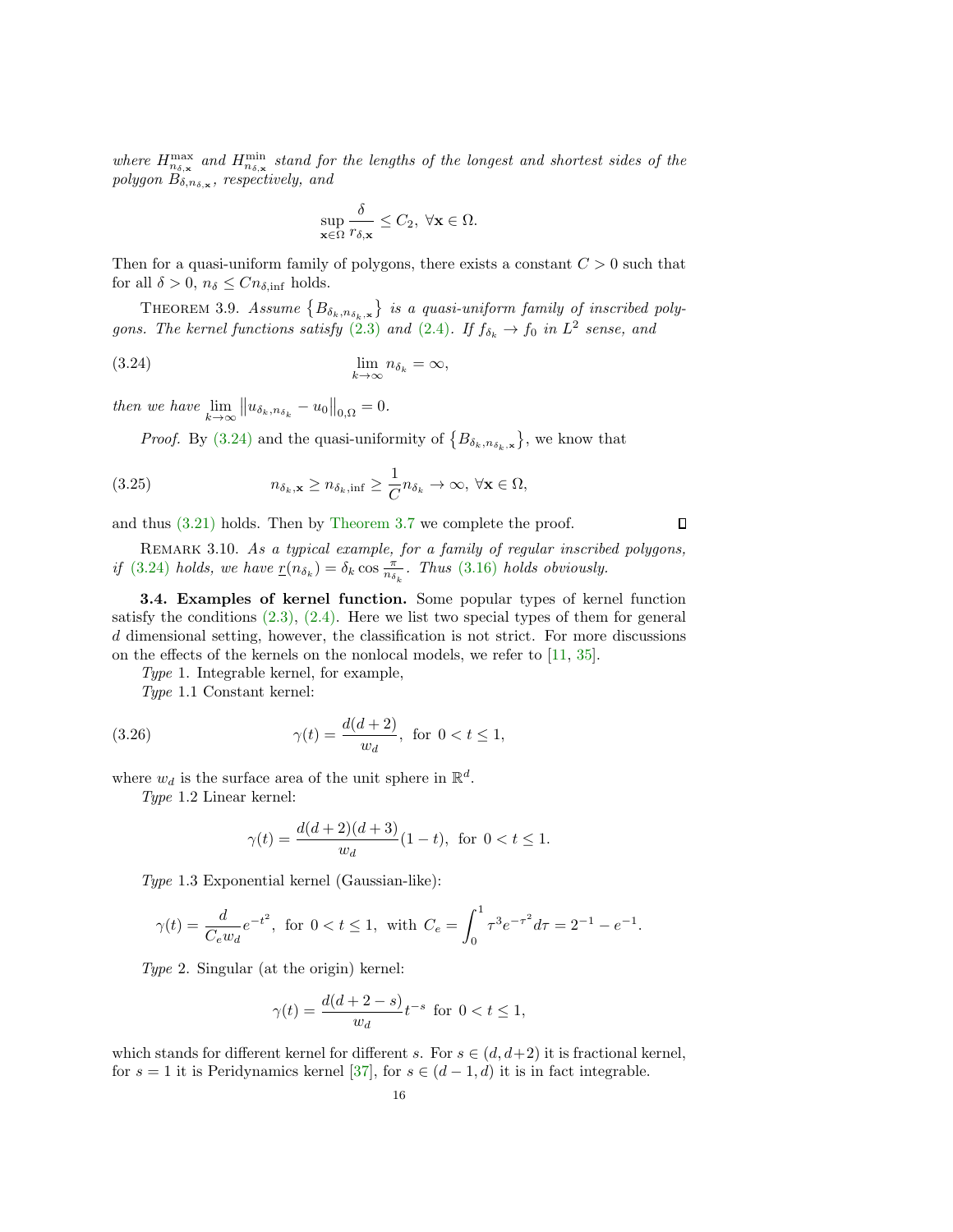<span id="page-16-0"></span>3.5. Higher dimensional cases. So far most of the discussions are carried out for two dimensional case. Now we extend the established results to general high dimensional case. In fact, [Theorem 3.6](#page-12-5) and [Theorem 3.7](#page-13-3) are stated and indeed valid in any high dimensional case subject to the corresponding conditions on the kernels and with the polygonal approximations of the circle changed to polyhedral approximations of the sphere. Meanwhile, modifications and extensions of [Theorem 3.9](#page-15-2) and [Remark 3.10](#page-15-3) in high dimensional settings need to be further investigated.

<span id="page-16-1"></span>4. Numerical results and discussions. While most of the earlier discussions are analytical nature and focused on operators and problems defined on the continuum level. We provide some numerical results here to provide further illustrations.

EXAMPLE 4.1. We consider the nonlocal problem  $(2.2)$  and the truncated nonlocal problem [\(2.20\)](#page-6-1) on the domain  $\Omega = (0,1)^2$  with the constant kernel function [\(2.12\)](#page-5-1) which is the two dimensional case of [\(3.26\)](#page-15-4). The truncated nonlocal operator  $\mathcal{L}_{\delta,n_{\delta}}$ in [\(2.20\)](#page-6-1) is defined by the strategy  $\sharp$  = nocaps to approximate balls. Note that, for

<span id="page-16-2"></span>

FIG. 6.  $L^2$  error between the conforming DG solutions and the exact local solution

 $\mathbf{x} \in \Omega$ ,  $\mathcal{L}_{\delta}u_{\delta}(\mathbf{x}) = \Delta u_{\delta}(\mathbf{x})$  for  $\delta \geq 0$  and polynomials  $u_{\delta}(\mathbf{x})$ ,  $\mathbf{x} \in \Omega_{\delta}$  with order up to three [\[10,](#page-20-17) [45\]](#page-21-10). As in [\[10\]](#page-20-17) the manufactured solution  $u_{\delta}(\mathbf{x}) = x_1^2 x_2 + x_2^2$  is used to obtain the right hand side function  $f_{\delta}(\mathbf{x}) = -\Delta u_{\delta} = -2(x_2 + 1)$  for  $\mathbf{x} \in \Omega$ .

In fact the solution of corresponding local problem  $(3.1)$  is  $u_0(\mathbf{x}) = u_\delta(\mathbf{x})|_{\Omega} = x_1^2 x_2 +$  $x_2^2$ . The nonlocal problem  $(2.2)$  and  $(2.20)$  are all approximated by the conforming DG method proposed in [\[16\]](#page-20-13) which does not require the solution be continuous across  $\partial\Omega$ , while in [\[10\]](#page-20-17) the authors use continuous linear finite element method on  $\hat{\Omega}_{\delta}$  which is described in [subsection 2.2.](#page-3-4) Since the nonlocal solution  $u_{\delta}(\mathbf{x})$  is continuous across  $\partial\Omega$ in this example, there is almost no difference between the two types of finite element approximation. However, for those nonlocal solution discontinuous across  $\partial\Omega$ , the conforming DG method still performs well, while the continuous linear finite element method is no longer efficient.

Since  $\mathcal{L}_{\delta,n_{\delta}}$  is defined by the strategy  $\sharp =$  nocaps, we denote the corresponding conforming DG solution of [\(2.20\)](#page-6-1) as  $u_{\delta,n_{\delta}}^{\text{D} \text{nocaps}}$ . To get the conforming DG solution of [\(2.2\),](#page-2-4) one-point centroid rule is used for approximating the integrals related to those caps, the resultant solution is denoted by  $u_{\delta}^{\text{Dexactcaps}}$  (the word 'exactcaps' is used according to [\[10\]](#page-20-17)).

Then we report on the convergence of the two sequences of conforming DG so-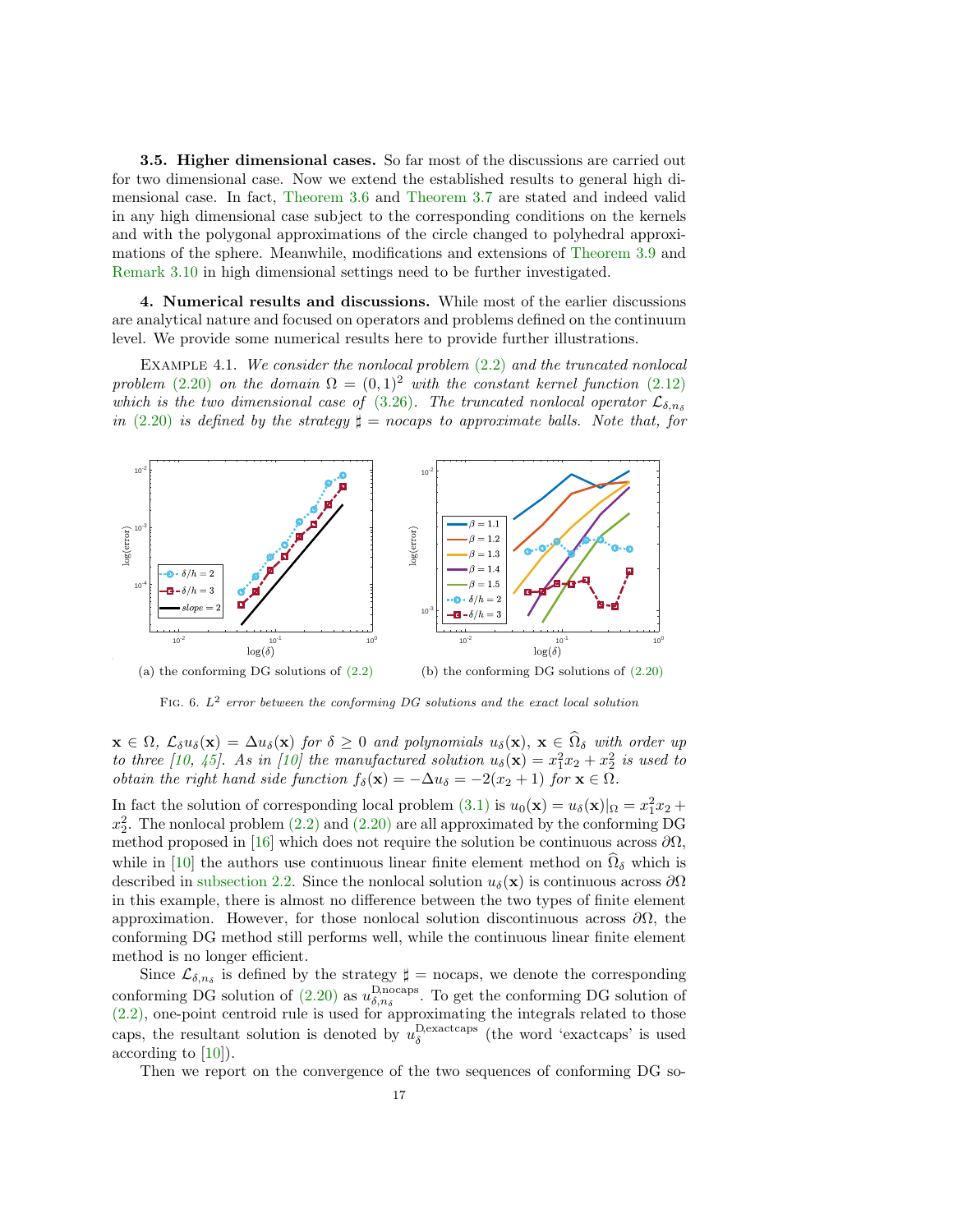lutions to the given exact local solution with respect to the  $L^2$ -norm on  $\Omega$ . From left panel of [Figure 6,](#page-16-2) we see that if the ratio  $\delta/h$  is fixed, the convergence rate for  $u_{\delta}^{\text{Dexactcaps}}$  is of second order. This is not surprising at all since appropriate numerical quadrature is used to approximate the original conforming DG discretization. While from the right panel of [Figure 6,](#page-16-2) we see that for fixed  $\delta/h$ , the error of  $u_{\delta,n_{\delta}}^{\text{Dnocaps}}$  hardly shows any drop. On the other hand, if  $h = \mathcal{O}(\delta^{\beta})$  is used with  $\beta > 1$  we do find the positive convergence rates which depend on  $\beta$ .

These experimental findings are consistent to the results of earlier analysis. We now provide some further explanations. The strategy  $\sharp =$  nocaps uses inscribed polygonal  $B_{\delta,n_{\delta,\mathbf{x}}}$  to approximate the exact ball  $B_{\delta}(\mathbf{x})$ . For fixed  $\delta/h$  and quasi-uniform triangulation, we have for all  $\delta$ ,  $n_{\delta} \leq N$  with  $N \sim \mathcal{O}(\delta/h)$ , then by [Theorem 3.1,](#page-7-4)

(4.1) 
$$
u_{\delta,n_{\delta}} \to u_0, \text{ as } \delta \to 0.
$$

Since the conforming DG method is an AC scheme [\[16\]](#page-20-13), we have

(4.2) 
$$
u_{\delta, n_{\delta}}^{\text{D,nocaps}} - u_{\delta, n_{\delta}} \to 0, \text{ as } \delta \to 0,
$$

which, together with [\(4.1\),](#page-17-0) implies that  $\{u_{\delta,n_{\delta}}^{\text{Dnocaps}}\}$  does not converge to  $u_0$  as  $\delta \to 0$ .

For the case  $h = \mathcal{O}(\delta^{\beta})$  with  $\beta > 1$  and quasi-uniform triangulation, the condition  $\delta/h \to \infty$  holds as  $\delta \to 0$ , thus [\(3.24\)](#page-15-1) holds. Then by [Theorem 3.9](#page-15-2) we know

<span id="page-17-1"></span><span id="page-17-0"></span>
$$
u_{\delta,n_{\delta}} \to u_0, \text{ as } \delta \to 0,
$$

which, together with [\(4.2\),](#page-17-1) implies that  $\{u_{\delta,n_{\delta}}^{\text{D} \text{nocaps}}\}$  converges to  $u_0$  as  $\delta \to 0$ .

Next, we extend the results above to the other cases in  $(2.9)$  besides  $\sharp$  = nocaps. The strategy  $\sharp =$  regular is a special case of  $\xi =$  nocaps. The strategy  $\xi =$  approxcaps also uses inscribed polygons to approximate the exact ball, the conclusion is similar to that of  $\sharp$  = nocaps. To be specific, for bounded  $\delta/h$  and quasi-uniform triangulation, if the number of sub-triangles that approximate the caps is also bounded, then by [Theorem 3.1](#page-7-4) the conforming DG solution does not converge to the exact local solution as  $\delta \to 0$ . On the other hand, if the number of sub-triangles tends to infinity as  $\delta \to 0$ , thus [\(3.24\)](#page-15-1) holds, then by [Theorem 3.9](#page-15-2) we know the conforming DG solution converges to the exact local solution as  $\delta \to 0$ . For the strategy  $\sharp = 3$ vertices: if  $\delta/h$  is uniformly bounded as  $\delta \to 0$ , then by [Theorem 3.1](#page-7-4) the non-convergence is established. If  $\delta/h$ tends to infinity as  $\delta \to 0$ , we can not use [Theorem 3.7](#page-13-3) or [Theorem 3.9](#page-15-2) since the polygons are not convex. However, we could use [Theorem 3.6](#page-12-5) to prove  $u_{\delta,n_{\delta}}^{\text{D,3vertices}}$ converges to  $u_0$  as  $\delta \to 0$ . In fact, for quasi-uniform triangulation we have

$$
\lim_{\delta \to 0} \frac{r(n_{\delta})}{\delta} \ge \lim_{\delta \to 0} \frac{\delta - h}{\delta} = 1,
$$

which means  $(3.16)$  holds.

For the rest types of polygonal approximations of Euclidean balls in [\(2.9\),](#page-4-2) i.e.

(4.3) 
$$
\sharp \in \{123 \text{vertices}, 23 \text{vertices}, \text{barycenter}\},
$$

the corresponding families of polygons are no longer contained in corresponding Euclidean balls, that is the condition  $(3.3)$  does not hold. However, the analysis is similar to that derived in this paper, with consideration for the extension rule of the original kernel function to the outside of the interaction domain.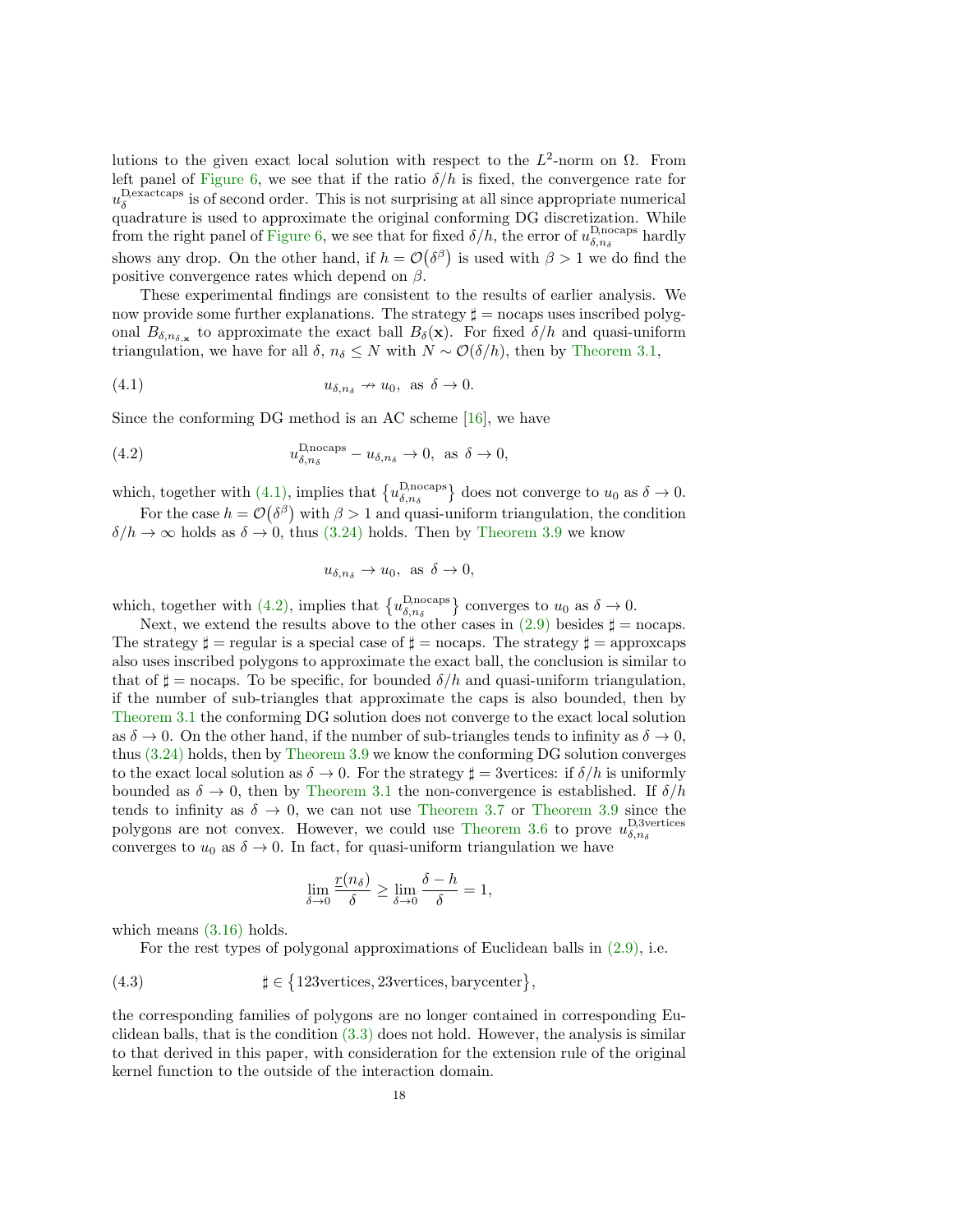As we indicated earlier, there is almost no difference between the conforming DG and continuous linear finite element method for this example. The conclusion for  $u_{\delta,n_{\delta}}^{\text{D},\sharp}$ also holds for  $u_{\delta,n_{\delta}}^{h,\sharp}$ . We summarize it as: for all types of polygonal approximations of Euclidean balls listed in  $(2.9)$ , if the ratio  $\delta/h$  is fixed or bounded from above, neither  $||u_{\delta}^{h} - u_{\delta,n_{\delta}}^{h,\sharp}||_{L^{2}}$  nor  $||u_{0} - u_{\delta,n_{\delta}}^{h,\sharp}||_{L^{2}}$  would converge to zero as  $\delta \to 0$ .

<span id="page-18-0"></span>5. Conclusion. We discussed in this paper some new nonlocal operators which, on the continuum level, are approximations of the nonlocal operators with radially symmetric kernel functions. They are defined through a family of polygons that approximate the interaction domain of the original operator. It is well known that the original nonlocal operators converge to the local operator, at the same time the convergence for the nonlocal solutions to the local one is also well established. However, as shown in [subsection 3.2,](#page-7-0) the new nonlocal operators may not converge to the local operator as  $\delta$  vanishes if the number of sides of the polygons,  $n_{\delta}$ , is uniformly bounded. This phenomenon is interpreted as losing AC property for the polygonal approximation. We proved that the new nonlocal solutions converge to the local solution if  $n_{\delta}$ tends to infinite as  $\delta \to 0$ , which means the polygonal approximation possesses conditional AC property. In [section 4](#page-16-1) the numerical experiments in [\[10\]](#page-20-17) were reproduced, but with some modifications to test the conditional AC property if the Euclidian balls are approximated by throwing away those caps. Our findings suggest two options to ensure the new nonlocal solutions converge to the right local limit: (i) keep those caps and use appropriate numerical quadrature to calculate the related integrals, (ii) throw away those caps or approximate them by some sub-triangles, however, use  $h = o(\delta)$ . The suggestion is not only suitable for finite element methods, but also applies to other mesh dependent numerical schemes, such as finite difference and collocation methods.

The current study focuses on the convergence of the nonlocal solutions  $u_{\delta,n_{\delta}}$  to the local one. However, when some specific numerical schemes are used, one critical question is how the convergence order depends on  $\beta$  with respect to the vanishing parameter. This issue is briefly mentioned in [section 4](#page-16-1) where we can see from the right panel of [Figure 6](#page-16-2) that the convergence orders depend on  $\beta$ . In fact one may derive estimates like [\(2.14\)](#page-5-2) as mentioned earlier, see details in a subsequent work [\[15\]](#page-20-21). Naturally, extensions to higher dimensions and to nonlinear and time-dependent problems, as well as studies on the coupling with suitable quadrature schemes, will also be questions that remain to be further studied.

## Appendix A. The limiting behavior of the norm.

THEOREM A.1. Assume the kernel functions  $\gamma_{\delta_k}$  satisfy the conditions [\(2.3\)](#page-2-2) and [\(2.4\)](#page-2-3). We have the following pointwise limit

<span id="page-18-1"></span>(A.1) 
$$
\lim_{k \to \infty} \int_{D} \int_{D} |u(\mathbf{y}) - u(\mathbf{x})|^{2} \gamma_{\delta_{k}}(\mathbf{x}, \mathbf{y}) d\mathbf{y} d\mathbf{x} = \int_{D} |\nabla u(\mathbf{x})|^{2} d\mathbf{x}.
$$

*Proof.* Let  $\rho_k(\mathbf{x}, \mathbf{y}) = |\mathbf{y} - \mathbf{x}|^2 \gamma_{\delta_k}(\mathbf{x}, \mathbf{y})$ , then  $\{\rho_k\}$  is a sequence of radial functions and satisfies the conditions  $(3.10)$ . From [\[2,](#page-20-24) Corollary 1] or [\[3,](#page-20-25) Theorem 2], we know

$$
\lim_{k \to \infty} \int_{D} \int_{D} \frac{|u(\mathbf{y}) - u(\mathbf{x})|^2}{|\mathbf{y} - \mathbf{x}|^2} \rho_k(\mathbf{x}, \mathbf{y}) d\mathbf{y} d\mathbf{x} = \int_{D} |\nabla u(\mathbf{x})|^2 d\mathbf{x},
$$

<span id="page-18-3"></span>which is in fact  $(A.1)$ , we then complete the proof.

<span id="page-18-2"></span> $\Box$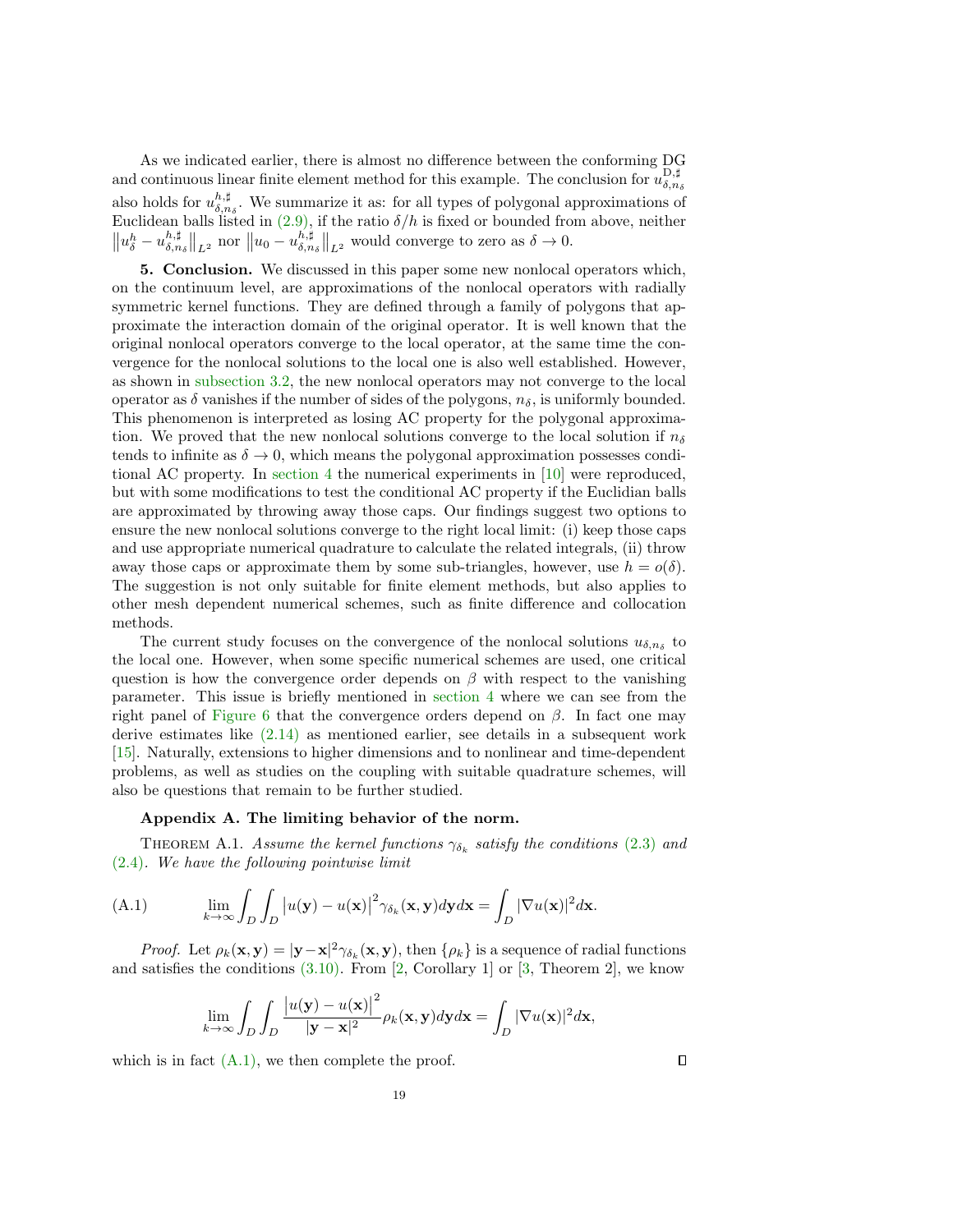Theorem A.2. Under the condition of [Theorem](#page-18-2) A.1, and assume the counterpart in  $d$  dimensional case of  $(3.11)$  holds, we have the following pointwise limit

$$
\lim_{k\to\infty}\int_D\int_D\big|u(\mathbf{y})-u(\mathbf{x})\big|^2\gamma_{\delta_k}(\mathbf{x},\mathbf{y})\chi_{\underline{r}(n_{\delta_k})}\big(|\mathbf{y}-\mathbf{x}|\big) d\mathbf{y}d\mathbf{x}=\int_D|\nabla u(\mathbf{x})|^2d\mathbf{x}.
$$

Proof. From the proof of [\[2,](#page-20-24) Theorem 2], we just need to give the proof for  $u \in C^2(\overline{D})$ . In this situation,

$$
|u(\mathbf{y}) - u(\mathbf{x})| = |(\mathbf{y} - \mathbf{x}) \cdot \nabla u(\mathbf{x})| + o(|\mathbf{y} - \mathbf{x}|^2).
$$

For each fixed  $\mathbf{x} \in \Omega$ ,

$$
\int_{D} \left| u(\mathbf{y}) - u(\mathbf{x}) \right|^2 \gamma_{\delta_k}(\mathbf{x}, \mathbf{y}) \chi_{\underline{r}(n_{\delta_k})}(|\mathbf{y} - \mathbf{x}|) d\mathbf{y} = \int_{|\mathbf{y} - \mathbf{x}| < \text{dist}(\mathbf{x}, \partial D)} + \int_{|\mathbf{y} - \mathbf{x}| \ge \text{dist}(\mathbf{x}, \partial D)}.
$$

The second integral tends to 0 as  $k \to \infty$ . Set  $R = \text{dist}(\mathbf{x}, \partial D)$ , when  $r(n_{\delta_k}) \leq R$ ,

$$
\int_{|\mathbf{y}-\mathbf{x}|\n
$$
= \int_{|\mathbf{z}|<\underline{r}(n_{\delta_k})} (|\mathbf{z} \cdot \nabla u(\mathbf{x})|^2 + o(r^2)) \widetilde{\gamma}_{\delta_k}(|\mathbf{z}|) d\mathbf{z}
$$
\n
$$
= \int_{|\mathbf{z}|<\underline{r}(n_{\delta_k})} |\mathbf{z} \cdot \nabla u(\mathbf{x})|^2 \widetilde{\gamma}_{\delta_k}(|\mathbf{z}|) d\mathbf{z} + \int_0^{\underline{r}(n_{\delta_k})} \rho_k(r) \int_{|\mathbf{z}|=r} o(r^2) d\mathbf{S}_{d-1} dr
$$
\n
$$
= \sum_{i=1}^d (\partial_i u(\mathbf{x}))^2 \int_{|\mathbf{z}|<\underline{r}(n_{\delta_k})} z_i^2 \widetilde{\gamma}_{\delta_k}(|\mathbf{z}|) d\mathbf{z} + o\left(\int_0^{\underline{r}(n_{\delta_k})} r^{d+1} \widetilde{\gamma}_{\delta_k}(r) dr\right).
$$
$$

From the second condition of  $(2.4)$  and  $(3.11)$ , we know that

$$
\lim_{k\to\infty}\int_{|\mathbf{z}|<\underline{r}(n_{\delta_k})}z_i^2\widetilde{\gamma}_{\delta_k}(|\mathbf{z}|)d\mathbf{z}=\lim_{k\to\infty}\int_{|\mathbf{z}|<\delta_k}z_i^2\widetilde{\gamma}_{\delta_k}(|\mathbf{z}|)d\mathbf{z}=1, i=1,2,\cdots,d.
$$

Thus

$$
\lim_{k\to\infty}\int_D\big|u(\mathbf{y})-u(\mathbf{x})\big|^2\gamma_{\delta_k}(\mathbf{x},\mathbf{y})\chi_{\underline{r}(n_{\delta_k})}\big(|\mathbf{y}-\mathbf{x}|\big)d\mathbf{y}=|\nabla u(\mathbf{x})|^2.
$$

 $\Box$ 

<span id="page-19-1"></span>Theorem A.3. Under the condition of [Theorem](#page-18-3) A.2, we have the pointwise limit

(A.2) 
$$
\lim_{k \to \infty} \int_{D} \int_{D} \left| u(\mathbf{y}) - u(\mathbf{x}) \right|^2 \gamma_{\delta_k, n_{\delta_k}}(\mathbf{x}, \mathbf{y}) d\mathbf{y} d\mathbf{x} = \int_{D} |\nabla u(\mathbf{x})|^2 d\mathbf{x}.
$$

This means  $\lim_{k \to \infty} ||u(\mathbf{x})||_{\delta_k,n_{\delta_k}}^2 = \int_D |\nabla u(\mathbf{x})|^2 d\mathbf{x}$ .

Proof. By [\(3.9\),](#page-10-1) that is  $\forall u \in V(\Omega_{\delta_k})$ ,  $||u(\mathbf{x})||_{\mathcal{I}(n_{\delta_k})} \leq ||u(\mathbf{x})||_{\delta_k,n_{\delta_k}} \leq ||u(\mathbf{x})||_{\delta_k}$ . Together with [Theorem A.1,](#page-18-2) [Theorem A.2,](#page-18-3) and the squeeze theorem we prove  $(A.2)$ .

## REFERENCES

<span id="page-19-0"></span>[1] P. W. BATES AND A. CHMAJ, An integrodifferential model for phase transitions: stationary solutions in higher space dimensions, Journal of Statistical Physics, 95 (1999), pp. 1119– 1139.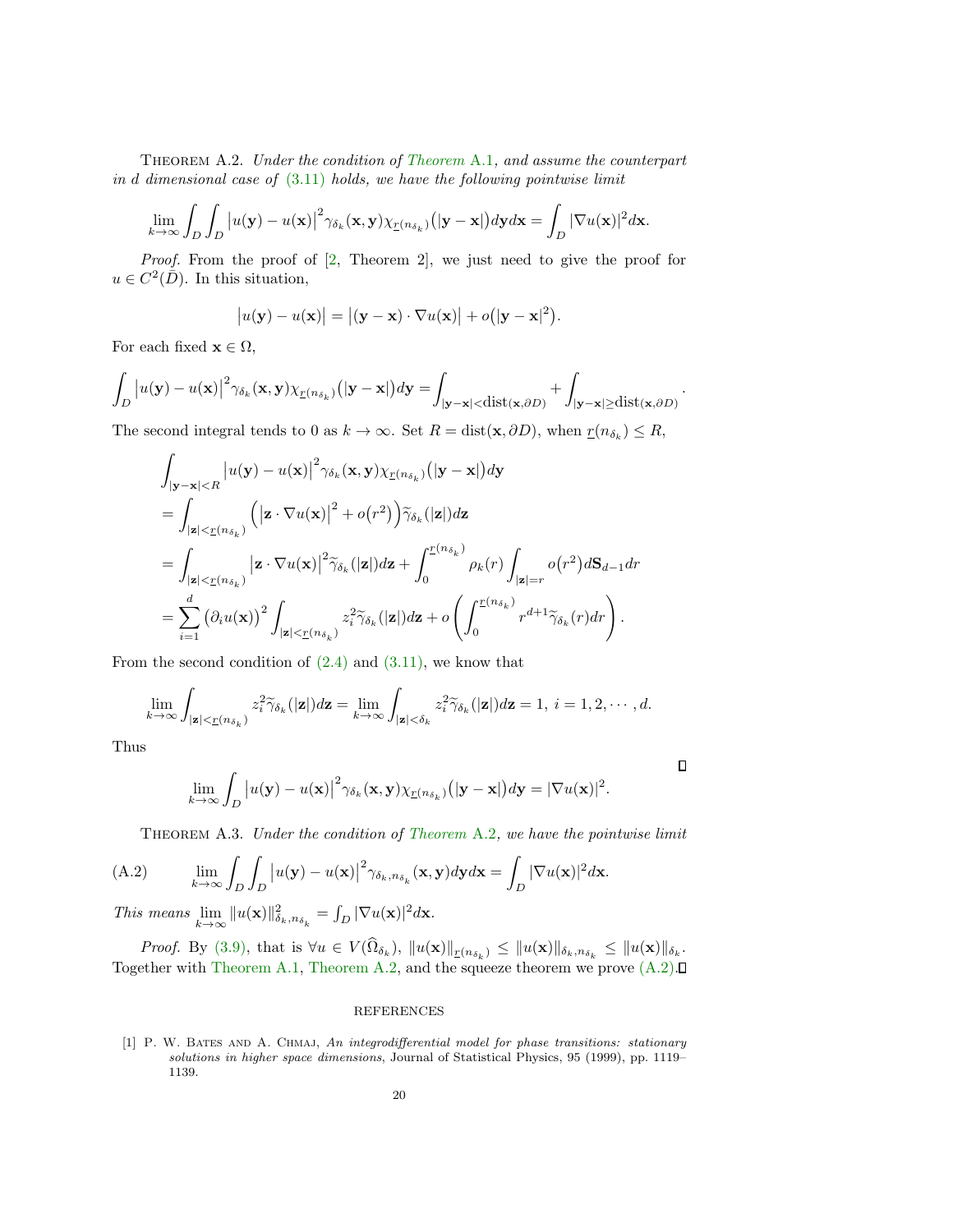- <span id="page-20-24"></span>[2] J. Bourgain, H. Brezis, and P. Mironescu, Another look at sobolev spaces, in Optimal Control and Partial Differential Equations, JL Menaldi, E. Rofman, A. Sulem (Eds.), a volume in honor of A. Bensoussan's 60th birthday, IOS Press, Amsterdam, 2001.
- <span id="page-20-25"></span>[3] H. BREZIS, How to recognize constant functions. connections with sobolev spaces, Russian Mathematical Surveys, 57 (2002), pp. 693–708.
- <span id="page-20-7"></span>[4] A. BUADES, B. COLL, AND J.-M. MOREL, Image denoising methods. a new nonlocal principle, SIAM Review, 52 (2010), pp. 113–147.
- <span id="page-20-5"></span>[5] N. Burch, M. D'Elia, and R. B. Lehoucq, The exit-time problem for a markov jump process, The European Physical Journal Special Topics, 223 (2014), pp. 3257–3271.
- <span id="page-20-19"></span>[6] C. CORTAZAR, M. ELGUETA, J. D. ROSSI, AND N. WOLANSKI, How to approximate the heat equation with neumann boundary conditions by nonlocal diffusion problems, Archive for Rational Mechanics and Analysis, 187 (2008), pp. 137–156.
- <span id="page-20-3"></span>[7] A. H. Delgoshaie, D. W. Meyer, P. Jenny, and H. A. Tchelepi, Non-local formulation for multiscale flow in porous media, Journal of Hydrology, 531 (2015), pp. 649–654.
- <span id="page-20-11"></span>[8] M. D'Elia, Q. Du, C. Glusa, M. Gunzburger, X. Tian, and Z. Zhou, Numerical methods for nonlocal and fractional models, Acta Numerica, 29 (2020), pp. 1–124.
- <span id="page-20-6"></span>[9] M. D'Elia, Q. Du, M. Gunzburger, and R. Lehoucq, Nonlocal convection-diffusion problems on bounded domains and finite-range jump processes, Computational Methods in Applied Mathematics, 17 (2017), pp. 707–722.
- <span id="page-20-17"></span>[10] M. D'ELIA, M. GUNZBURGER, AND C. VOLLMANN, A cookbook for approximating euclidean balls and for quadrature rules in finite element methods for nonlocal problems, Mathematical Models and Methods in Applied Sciences, (2021), pp. 1–63.
- <span id="page-20-0"></span>[11] Q. Du, Nonlocal modeling, analysis and computation, SIAM, 2019.
- <span id="page-20-22"></span>[12] Q. Du, M. GUNZBURGER, R. B. LEHOUCQ, AND K. ZHOU, Analysis and approximation of nonlocal diffusion problems with volume constraints, SIAM Review, 54 (2012), pp. 667– 696.
- <span id="page-20-23"></span>[13] Q. Du, M. Gunzburger, R. B. Lehoucq, and K. Zhou, A nonlocal vector calculus, nonlocal volume-constrained problems, and nonlocal balance laws, Mathematical Models and Methods in Applied Sciences, 23 (2013), pp. 493–540.
- <span id="page-20-12"></span>[14] Q. Du, Y. TAO, X. TIAN, AND J. YANG, Asymptotically compatible discretization of multidimensional nonlocal diffusion models and approximation of nonlocal green's functions, IMA Journal of numerical analysis, 39 (2019), pp. 607–625.
- <span id="page-20-21"></span>[15] Q. Du, H. Xie, X. Yin, and J. Zhang, Tba, TBA, Submitted (\*\*\*), p. \*\*\*.
- <span id="page-20-13"></span>[16] Q. Du AND X. YIN, A conforming dg method for linear nonlocal models with integrable kernels, Journal of Scientific Computing, 80 (2019), pp. 1913–1935.
- <span id="page-20-20"></span>[17] Q. Du, J. Zhang, and C. Zheng, On uniform second order nonlocal approximations to linear two-point boundary value problems, Communications in Mathematical Sciences, 17 (2019), pp. 1737–1755.
- <span id="page-20-4"></span>[18] P. Fife, Some nonclassical trends in parabolic and parabolic-like evolutions, Trends in nonlinear analysis, (2003), pp. 153–191.
- <span id="page-20-8"></span>[19] G. GILBOA AND S. OSHER, Nonlocal linear image regularization and supervised segmentation, Multiscale Modeling & Simulation, 6 (2007), pp. 595–630.
- <span id="page-20-9"></span>[20] G. GILBOA AND S. OSHER, Nonlocal operators with applications to image processing, Multiscale Modeling & Simulation, 7 (2009), pp. 1005–1028.
- <span id="page-20-1"></span>[21] Y. D. HA AND F. BOBARU, Characteristics of dynamic brittle fracture captured with peridynamics, Engineering Fracture Mechanics, 78 (2011), pp. 1156–1168.
- <span id="page-20-14"></span>[22] R. B. LEHOUCQ AND S. T. ROWE, A radial basis function galerkin method for inhomogeneous nonlocal diffusion, Computer Methods in Applied Mechanics and Engineering, 299 (2016), pp. 366–380.
- <span id="page-20-18"></span>[23] Y. Leng, X. Tian, L. Demkowicz, H. Gomez, and J. T. Foster, A petrov-galerkin method for nonlocal convection-dominated diffusion problems, arXiv preprint arXiv:2107.07080, (2021).
- <span id="page-20-15"></span>[24] Y. Leng, X. Tian, N. Trask, and J. T. Foster, Asymptotically compatible reproducing kernel collocation and meshfree integration for nonlocal diffusion, SIAM Journal on Numerical Analysis, 59 (2021), pp. 88–118.
- <span id="page-20-16"></span>[25] Y. Leng, X. Tian, N. A. Trask, and J. T. Foster, Asymptotically compatible reproducing kernel collocation and meshfree integration for the peridynamic navier equation, Computer Methods in Applied Mechanics and Engineering, 370 (2020), p. 113264.
- <span id="page-20-2"></span>[26] D. J. LITTLEWOOD, Simulation of dynamic fracture using peridynamics, finite element modeling, and contact, in ASME International Mechanical Engineering Congress and Exposition, vol. 44465, 2010, pp. 209–217.
- <span id="page-20-10"></span>[27] Y. Lou, X. Zhang, S. Osher, and A. Bertozzi, Image recovery via nonlocal operators, Journal